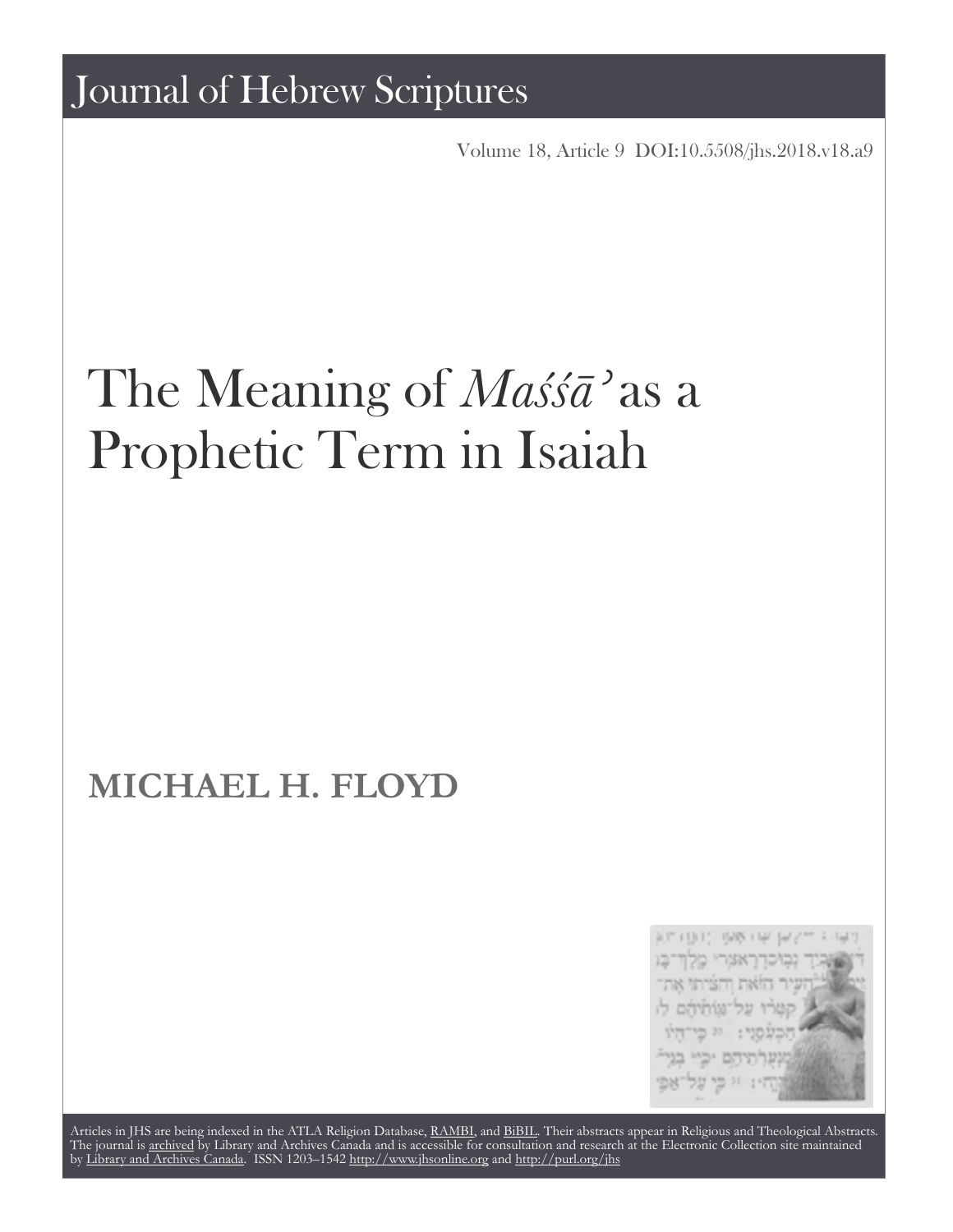### **THE MEANING OF MAŚŚĀ***ʾ* **AS A PROPHETIC TERM IN ISAIAH**

#### MICHAEL H. FLOYD AUSTIN, TEXAS

The Hebrew word *maśśāʾ* is a noun that appears to be derived from the verbal root *nśʾ*, which basically means "lift" or "carry." In many cases the noun means just what this derivation would suggest, that is, "load," "burden," or something figuratively analogous. In certain other cases, however, what appears to be the same noun functions as a technical term relating to prophecy.1 Scholarly opinion regarding the definition of *maśśāʾ* as a prophetic term has long gravitated around two opposing poles. Some argue that this use of *maśśāʾ* is a figurative extension of the word in its basic sense, describing a prophecy that is "burdensome" or "onerous" because it describes the catastrophic results of divine judgment. Others argue that when *maśśāʾ* is used in connection with prophecy it refers to prophetic speech in general, without necessarily connoting anything "burdensome," and thus may be translated more neutrally as "oracle" or "proclamation," and so forth. The use of *maśśāʾ* in this latter sense is often said to be based on the idiomatic expression *nśʾ qwl*, "to lift (one's) voice," as a reference to the speech that results when one "speaks up." The question is whether there is one word with two meanings, both derived from the same root, or whether there are two homonymous words which might not have been derived from the same root.2

<sup>1</sup> 2 Kgs 9:25; Isa 13:1; 14:28; 15:1; 17:1; 19:1; 21:1, 11, 13; 22:1; 23:1; 30:6; Jer 23:33–40 (8x); Ezek 12:10; Nah 1:1; Hab 1:1; Zech 9:1; 12:1; Mal 1:1; Lam 2:14; 2 Chr 24:27.

<sup>2</sup> For a review of previous scholarship, see the discussion and citations in M.J. Boda, "Freeing the Burden of Prophecy: *Maśśāʾ* and the Legitimacy of Prophecy in Zech 9–14," *Bib* 87 (2006), 338–57 (338–41). See also W. McKane, "משׂא in Jeremiah 23:33–40," in J.A. Emerton (ed.), *Prophecy: Essays Presented to Georg Fohrer on His Sixty-Fifth Birthday, 6 September 1980* (BZAW, 150; Berlin: de Gruyter, 1980), 35–54 (35–40 and passim).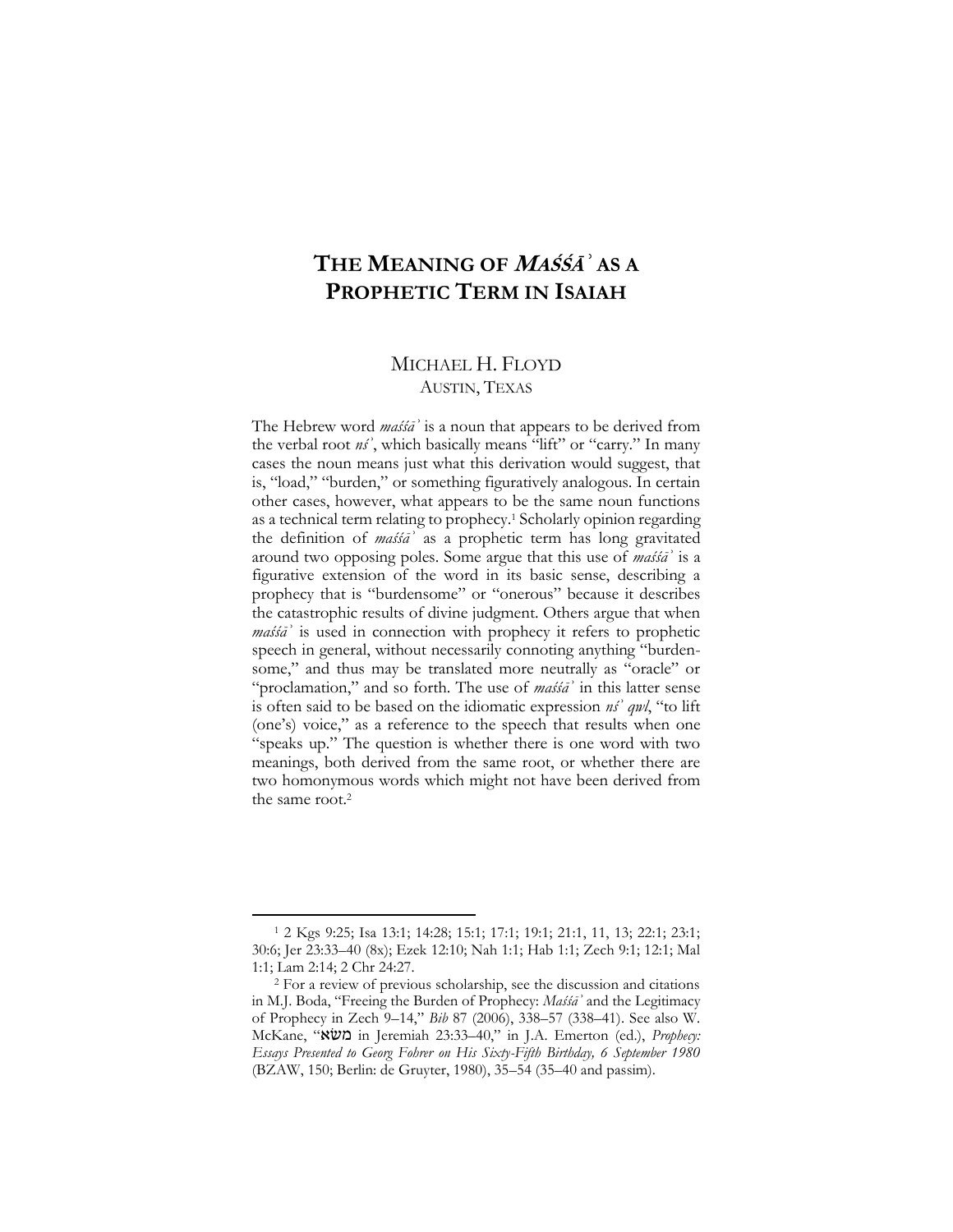#### **1. PROLEGOMENA**

#### **1.1 THE STATE OF THE QUESTION**

Both of these views of the prophetic *maśśāʾ* are problematic. The first explanation purports to define it in terms of the content of the passages that are labeled as such, but this misrepresents significant aspects of their content. As has been pointed out, not every passage that is called a *maśśāʾ* is altogether "burdensome."<sup>3</sup> Several contain prophecies of salvation in addition to prophecies of punishment. For example, although the Book of Nahum, which is called a *maśśāʾ* in its superscription, mostly contains prophecies of judgment against Assyria, it also includes a prophecy of salvation for Judah (2:1). Similarly, the *maśśāʾ* concerning Babylon in Isaiah (13:1–14:32) contains a prophecy of salvation for Judah (14:1–2).

While the first explanation is too narrow, the second is too broad. The vast majority of the utterances that entail "lifting (one's) voice" are not prophetic speech at all. Many sorts of utterances result from this mode of speaking. This attempt to explain *maśśāʾ* in terms of this idiomatic expression fails to capture what *maśśāʾ* might denote as a specifically prophetic term, and it further begs the question: What *kind* of "oracle"? Despite these problems, commentators continue to champion one view or the other, thus perpetuating this longstanding scholarly stalemate.

In a Willi-Plein has proposed an innovative variation on the etymological argument.4 She rejects the proposition that *maśśāʾ* refers to prophecy that is "burdensome" because it is judgmental or negative, particularly with regard to foreign nations, as well as the proposition that it refers to a "proclamation" that results from "lifting the voice." She also notes, however, that all the other meanings that *maśśāʾ*—apart from whatever it may mean as a prophetic term— can have connotations related to the basic sense of *nśʾ*, that is, "carry" or "lift." She concludes that *maśśāʾ* in its prophetic sense should be no exception, and this leads her to focus—if I understand her correctly—on the fact that prophecy which takes the form of a written document becomes physically portable. A *maśśāʾ* is prophecy that has been put into writing so that it can be carried in material form to a reader, rather than a report of previously proclaimed prophetic speech. The prophetic message of a *maśśāʾ* is conceived, not as direct communication to a present audience, but as indirect communication to unidentified consumers at a distance. Although Willi-Plein views the *maśśāʾ* as a particular sort of prophetic text (*Textsorte*) rather

<sup>3</sup> E.g., H.-P. Müller, "משא, "*TDOT* 9:21, 23; Boda, "Freeing the Burden of Prophecy," 340.

<sup>4</sup> I. Willi-Plein, "Wort, Last oder Auftrag? Zur Bedeutung von משא in Überschriften prophetischer Texteinheiten," in F. Hartenstein, U. Neumann-Gorsolke, and M. Pietsch (eds.), *Davidshaus und Prophetie: Studien zum Nebiim* (Biblische-Theologische Studien, 127; Neukirchen-Vluyn: Neukirchener Verlag, 2012), 173–82.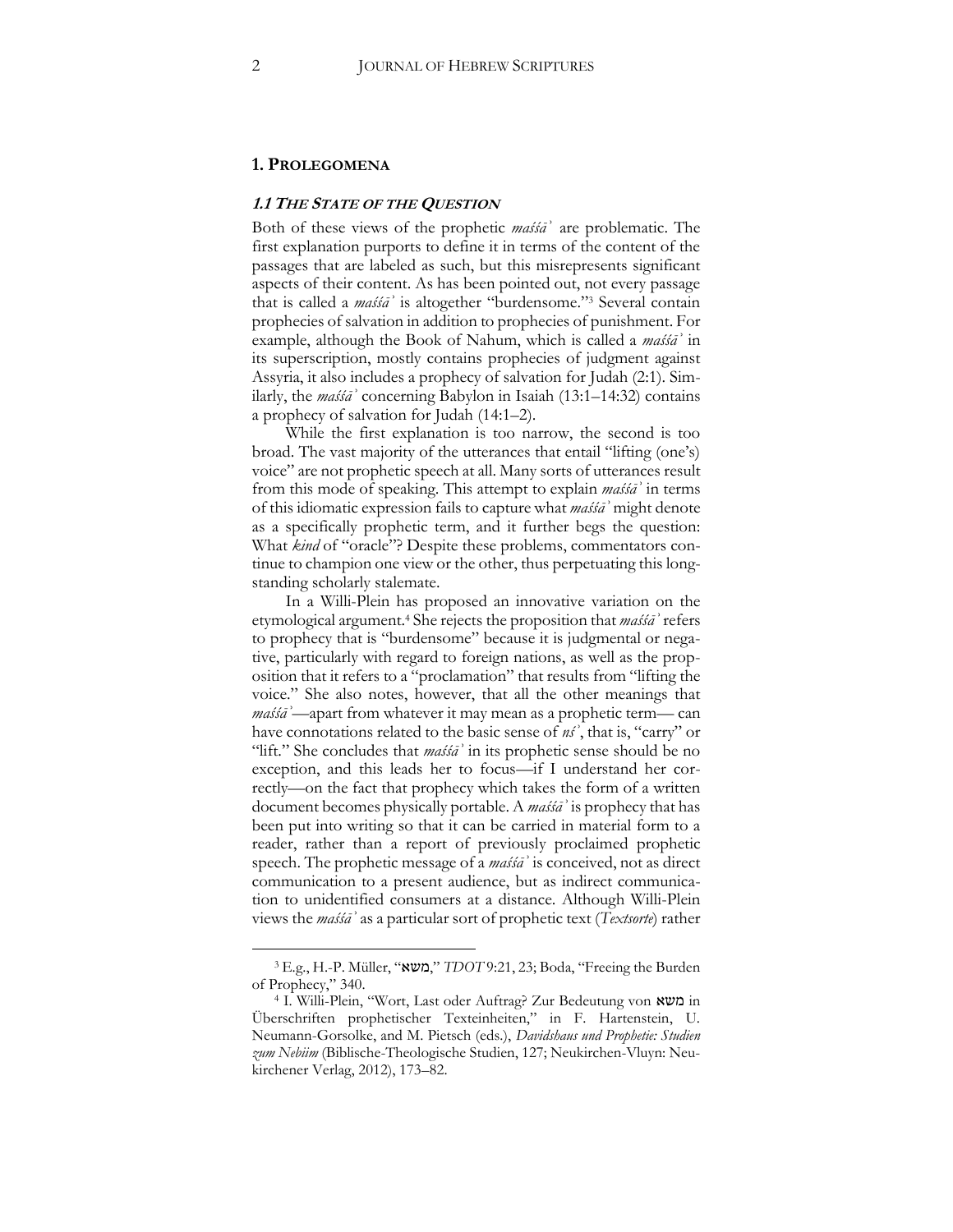than a prophetic genre, the distinction that she draws reminds me of one of the ways in which the epic is sometimes distinguished from the novel. The epic is a narrative delivered orally before a live audience, and even when it takes written form this rhetorical situation is implied. The novel, in contrast, is a narrative written by an author for a constituency of individual readers with whom he or she is in indirect touch only through the material medium of the printed book.5

This ingenious attempt to rescue the etymological argument leaves some major questions unanswered. For example, Willi-Plein applies the argument only to those books or sections of books that have *maśśāʾ* in their superscriptions (Nahum, Habakkuk, Malachi, Zech 9–11 and Zech 12–14). What about the *maśśāʾ* sections of Isaiah, with which this essay is concerned? If these sections of Isaiah are the sort of *Schriftprophetie* that she supposes the *maśśāʾ* to be, how have they become incorporated into this larger document that is apparently a prophetic text of a different sort? And if not, what does the *maśśāʾ* superscription mean for them? And can it be shown from the contents of the prophetic texts entitled a *maśśāʾ* that they are qualitatively different from other prophetic texts with respect to how they came to be written?

In my view, it is entirely conceivable that prophecy could originate as a written document as well as oral speech.6 It is also probable that most if not all of the biblical *maśśāʾ* texts are scribal compositions of some sort. However, for reasons that will be explained below in the discussion of 2 Kgs 9:25, I do not think that their taking a written and thus portable form is what makes them *maśśāʾ* texts. It is time to move beyond the limitations of the etymological approach.

In a previous article I proposed that Richard D. Weis's way of defining *maśśāʾ* provides a breakthrough. Rather than rely on etymology, Weis analyzed the form and function of all the prophecies called a *maśśāʾ* and concluded that they constitute a prophetic genre, the main intention of which is to clarify a previous revelation. To this end such prophecies make claims about Yhwh's involvement in particular events or situations, and also spell out how the addressees are to think or act in the future. As a definition Weis proposed "prophetic reinterpretation of a previous revelation."<sup>7</sup> I have argued that this concept of *maśśāʾ* is evident in the overall composition of each prophetic book that is called a *maśśāʾ* in its superscription, that is,

<sup>5</sup> E.g., Northrop Frye distinguishes genres partly in terms of their "radical of presentation" (*Anatomy of Criticism: Four Essays* [Princeton: Princeton University Press, 1957], 246–51).

<sup>6</sup> M.H. Floyd, " 'Write the Revelation!' (Hab 2:2): Reimagining the Cultural History of Prophecy," in E. Ben Zvi and M.H. Floyd (eds.), *Writings and Speech in Israelite and Ancient Near Eastern Prophecy* (SymS, 10; Atlanta, GA: Society of Biblical Literature, 2000), 103–43.

<sup>7</sup> R.D. Weis, "A Definition of the Genre *Maśśāʾ* in the Hebrew Bible" (PhD diss., Claremont Graduate University, 1986; available from University Microfilms, Ann Arbor, MI: UMI-ProQuest).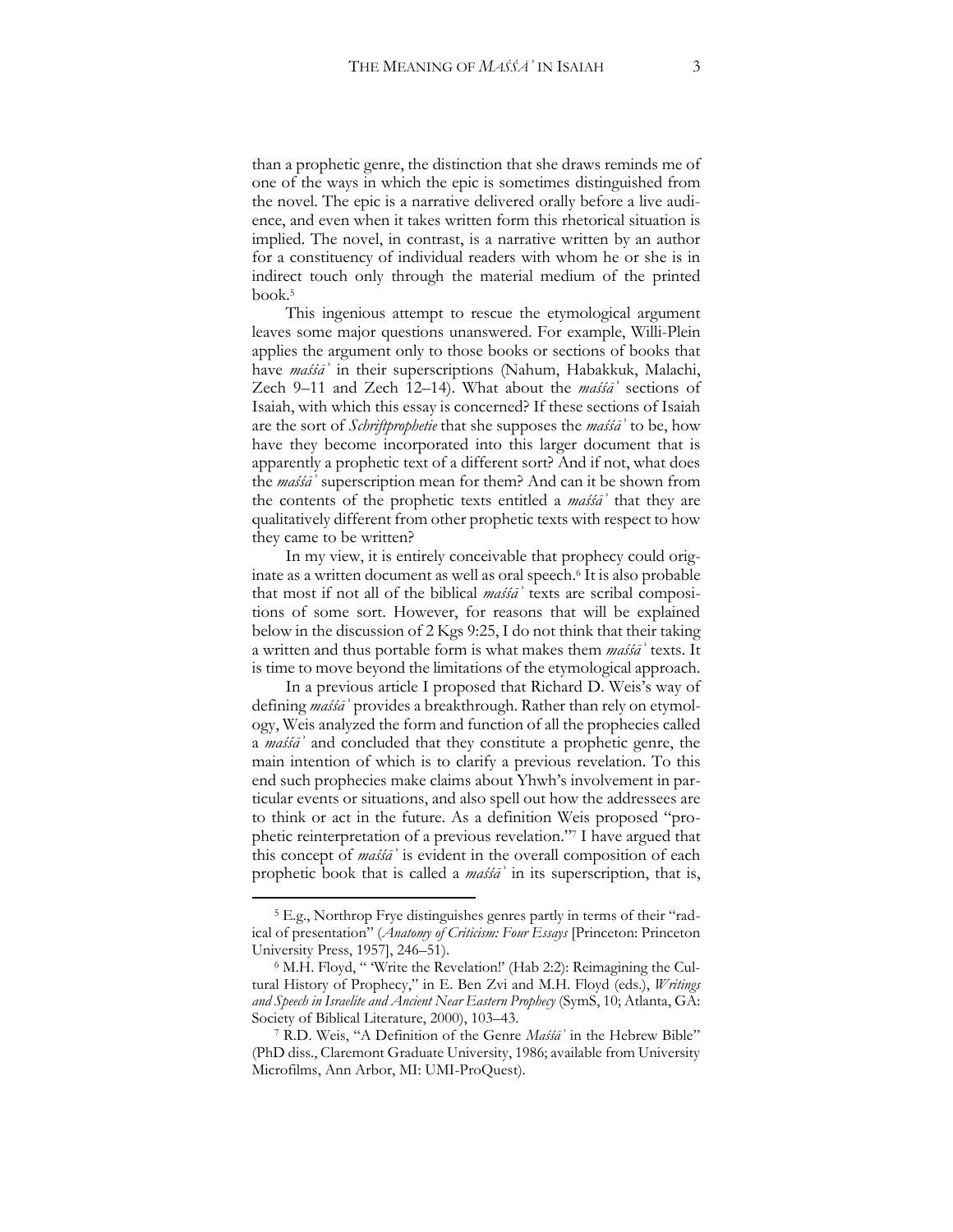Nahum, Habakkuk, and Malachi, and also evident in the way the two final sections of Zechariah (chs. 9–11 and 12–14), each of which is labeled a *maśśāʾ*, are related to the foregoing chapters of that book.8

Two different sorts of objections have been raised to Weis's approach. Wilhelm J. Wessels doubts whether this sort of analysis can be extended to apply to the passages in Isaiah that are designated as a *maśśāʾ* in their headings, and whether it can shed any light on the key text of Jer 23:33–40 which, although it is not a *maśśāʾ*, emphatically prohibits whatever sort of prophecy this term describes. Wessels undertakes a close reading of the latter passage, which helpfully relates it to the larger context in Jer 23:9–32 and its overarching theme of false prophecy, but his analysis does not advance our understanding of what a *maśśāʾ* is. In the end he falls back on the assumption that it is a prophecy of judgment—a "burden."<sup>9</sup> Mark J. Boda reviews Weis's analysis of the *maśśāʾ* texts and notes that several of them show "exceptions" to the generic pattern that Weis describes. Boda thus raises the more radical question of whether these texts constitute a genre at all. He concludes that the term simply denotes a prophetic revelation in general, not a particular kind of prophecy.10 Taken together, the objections of Wessels and Boda put us back at the impasse between those who hold that *maśśāʾ* means a "burdensome" prophecy of punishment (Wessels) and those who hold that it simply refers to a prophetic oracle in general (Boda). In this article I will attempt to show that, contrary to Wessels's assertion, the *maśśāʾ* texts in Isaiah basically fit Weis's definition of the *maśśāʾ* and, in the process, address Boda's question of whether the *maśśāʾ* texts constitute a genre category. <sup>11</sup> First, however, some obstacles to defining the *maśśāʾ* need to be cleared away.

#### **1.2 METHODOLOGICAL PRELIMINARIES**

In the work of both Weis and some of his predecessors the definition of *maśśāʾ* became needlessly entangled with various other issues, including redaction-critical and tradition-critical questions, the oralwritten distinction, and the difference between directly quoted speech of Yhwh versus the prophets' own speech. We take up these concerns in turn.

#### **1.2.1 Redaction Criticism**

 $\overline{a}$ 

Hypotheses about the meaning of *maśśāʾ* have frequently assumed particular theories about the redaction history of the texts in ques-

<sup>8</sup> M.H. Floyd, "The משׂא) *Maśśāʾ*) as a Type of Prophetic Book," *JBL*  121 (2002), 401–22.

<sup>9</sup> W.J. Wessels, "I've Had It with You: Jeremiah 23:33–40 as Culmination of YHWH's Frustration," *OTE* 25 (2012), 761–76.

<sup>10</sup> Boda, "Freeing the Burden of Prophecy."

<sup>11</sup> In a future article I intend to address the use of *maśśāʾ* in Jer 23:33– 40.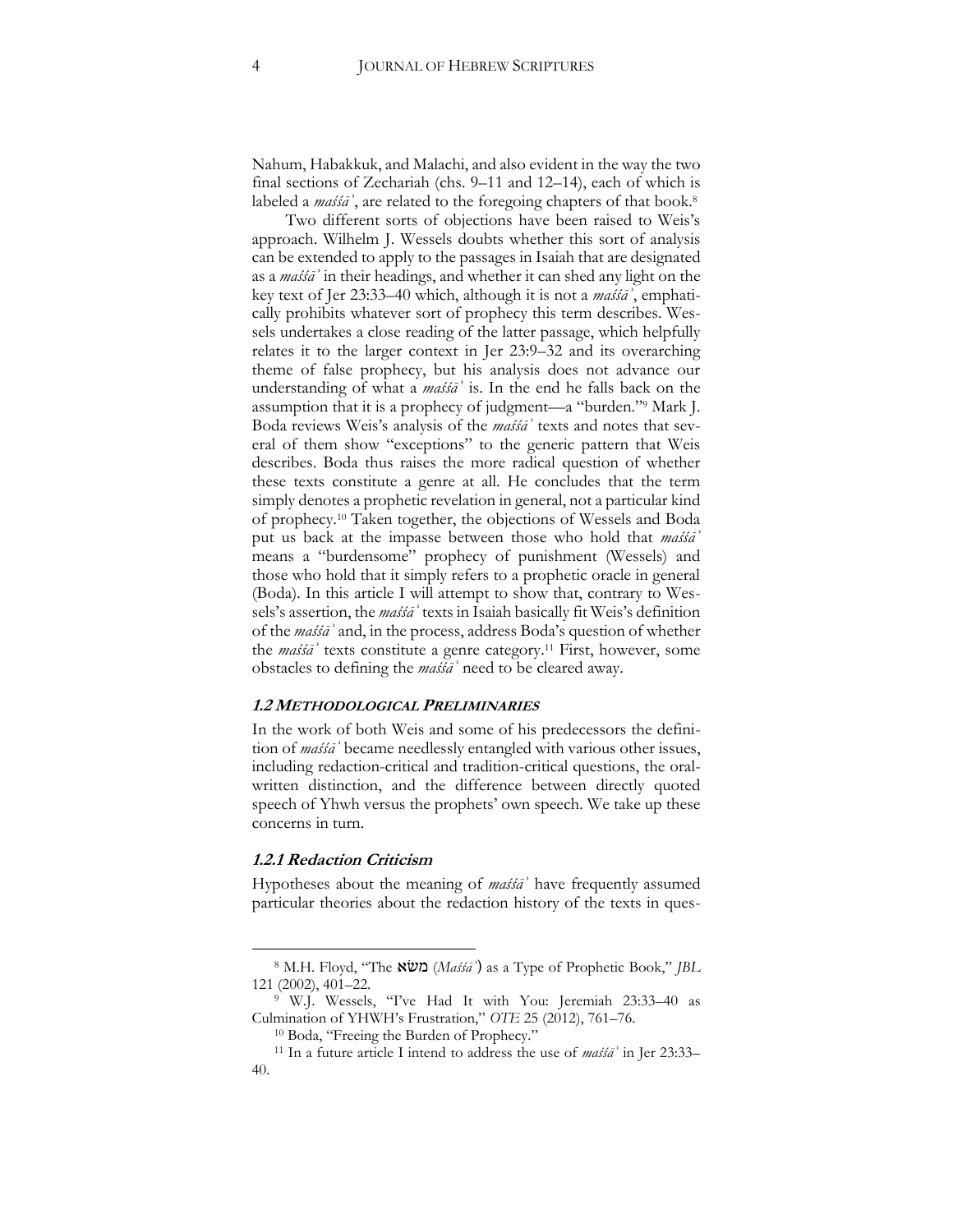tion. Weis's seminal work is no different in this regard. He considered the texts labeled *maśśāʾ* both separately as self-contained units and in relation to their surrounding literary contexts. As he undertook the latter step he interacted with the redaction-historical discussion. As will be discussed below, he also interpreted the results of this two-pronged analysis in terms of the oral-written dichotomy, drawing conclusions which he related to prophecy's transition from a primarily oral to a primarily written phenomenon.

Such historical questions are certainly legitimate, and the *maśśāʾ* texts may well be germane to them, but if theories about the development of the text and the evolution of prophecy are posited a priori as delimiting the terms in which the use of *maśśāʾ* can be read, we may well be imposing on the text concerns to which it does not actually speak—at least not directly. We should not ignore the fact that the text is a historically conditioned creation—as if that were even possible. Moreover, if the *maśśāʾ* is defined in terms of one prophecy reinterpreting another, as is proposed here, then some sort of historical consideration is inevitable because the reinterpreting prophecy is by definition chronologically subsequent to the reinterpreted prophecy. I am not advocating a purely literary, ahistorical analysis—quite the contrary. I am only arguing that it would be methodologically unproductive for our approach to Isaiah's *maśśāʾ* texts to be initially and primarily driven by redaction-critical concerns. We should first assess the meaning of the word within the text as it presently stands, attending to the historical dimension but without presupposing any particular theories of Isaiah's composition history.12

I propose that it is sufficient to reckon only with what is almost universally acknowledged about the historical production of Isaiah, namely, that the book is rooted in the life and times of the 8th century Judahite prophet for whom it is named, and that it is also the product of substantial rewriting that extended well into the Persian period. If we approach the *maśśāʾ* texts as they presently stand, recognizing that they generally reflect various points along this span of time, we can come to conclusions that are historically grounded but not unduly mired in more detailed historical hypotheses that are peripheral and inevitably speculative.

#### **1.2.2 Tradition History and the Oral-Written Distinction**

One of Weis's major goals was to reconstruct the tradition history of the prophetic *maśśāʾ*. He therefore asked whether any of the *maśśāʾ* texts had existed as such independently, prior to incorporation into their present literary contexts. He took a two-pronged approach to this question, one based on a redaction-critical determination of whether the thrust of particular texts stood in tension with the main thrust of the larger literary context; and the other based on a search

<sup>12</sup> As proposed, e.g., by K.P. Hong, "Synchrony and Diachrony in Contemporary Biblical Interpretation," *CBQ* 75 (2013), 521–39.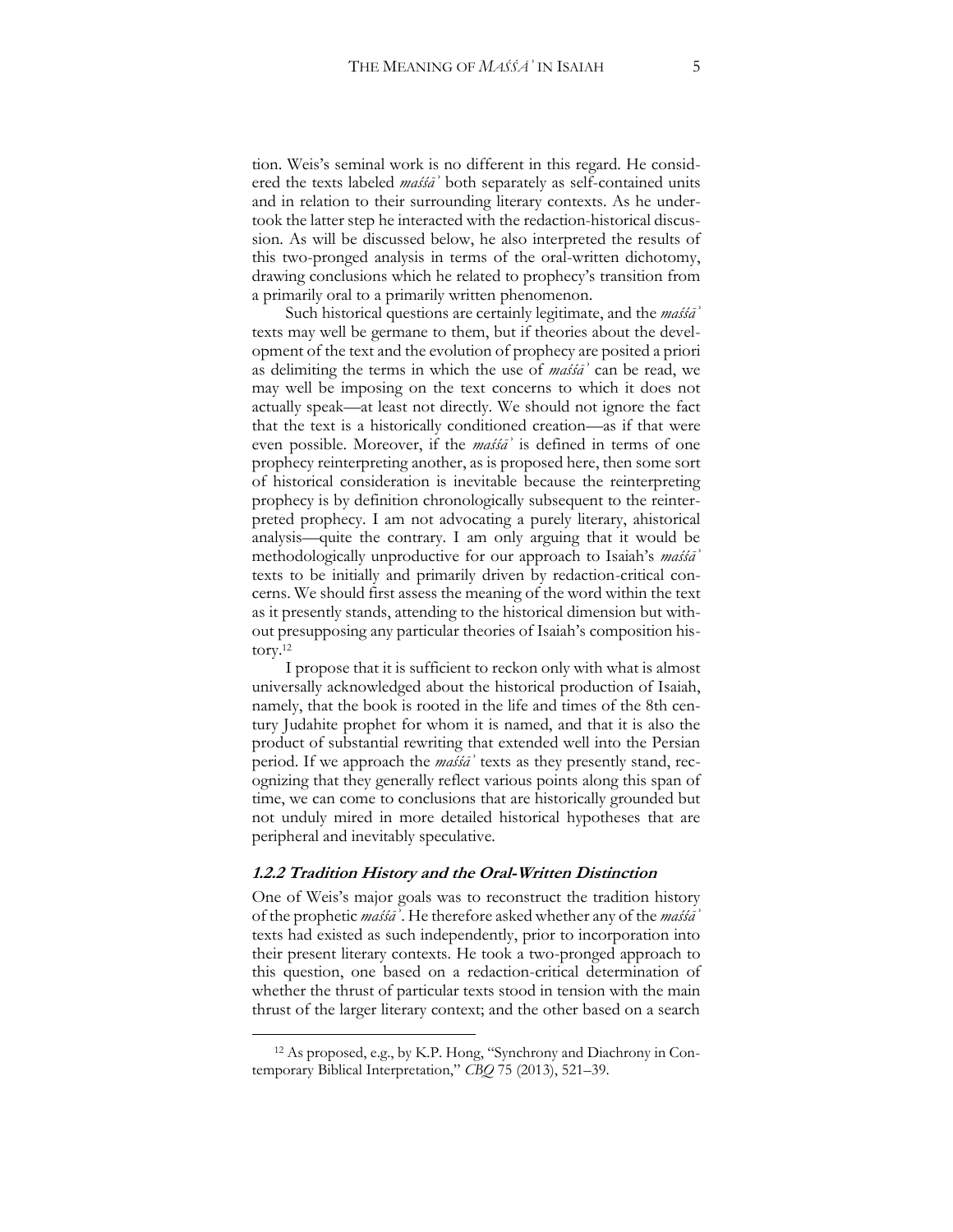for evidence of oral-formulaic composition, which would show whether texts had been part of an oral tradition prior to their transcription and redaction. On the basis of either of these criteria, *maśśāʾ* texts that appeared to have been free-standing, prior to their incorporation into the text in its present form, could be differentiated from texts that assumed the shape of a *maśśāʾ* in the process of their incorporation into their present literary context. The particular examples of these two sorts of texts could then be located on the trajectory of the prophetic movement's transition from primarily oral prophetic to primarily written scribal transmission.13

As stated above, in order to focus on the definition of the genre itself the entanglements of redaction criticism will be avoided here. We will attempt to identify oracles that are subsequently reinterpreted by other oracles, in sequences that can be seen to reflect particular historical events, but we will otherwise forgo theorizing about the historical development of Isaiah's *maśśāʾ* texts. Similarly, we will avoid trying to identify which texts might have been orally transmitted prior to taking their present written forms. As we shall see below, in the discussion of 2 Kgs 9:25, it is plausible to suppose that the *maśśāʾ* existed in oral as well as written forms. Any attempt to make this distinction with regard to the Isaiah *maśśāʾ* texts is, however, highly problematic. Weis looked for evidence of oral-formulaic composition, but oral tradition is not limited to oral-formulaic poetry. He found little evidence of oral-formulaic composition, but this does not necessarily preclude the possibility that any of the oracles in the Isaiah *maśśāʾ* texts could have been oral to begin with.

The matter is more complicated than the oral-written alternatives posed by Weis. All permutations of oral and written are hypothetically possible: a) Both the reinterpreted and the reinterpreting prophecies could have originally been oral and could have been combined to form a *maśśāʾ* while still in their oral state. Or b) both could have originally been oral, could have subsequently been transcribed, and could have finally been combined in their written forms to produce a *maśśāʾ*. Or c) the reinterpreted prophecy could have originally been oral and subsequently transcribed, and the reinterpreting prophecy could then have been produced in written form to complement it and thereby produce a *maśśāʾ*. Or d) both the reinterpreted and the reinterpreting prophecies could have originally been written, and then combined to produce a *maśśāʾ*. Still more variations are perhaps possible, and it might be desirable to figure out which of all these possibilities was operable in the production of a particular *maśśāʾ* text, to whatever extent this might be possible. The results, however, will not fit neatly along a simple developmental trajectory from oral to written.<sup>14</sup>

In the final analysis, the *maśśāʾ* texts in Isaiah have been bequeathed to us in written form by scribes, whether they were a)

<sup>13</sup> Weis, "A Definition of the Genre *Maśśāʾ*," 277–351.

<sup>14</sup> Floyd, "Write the Revelation!" 122–30.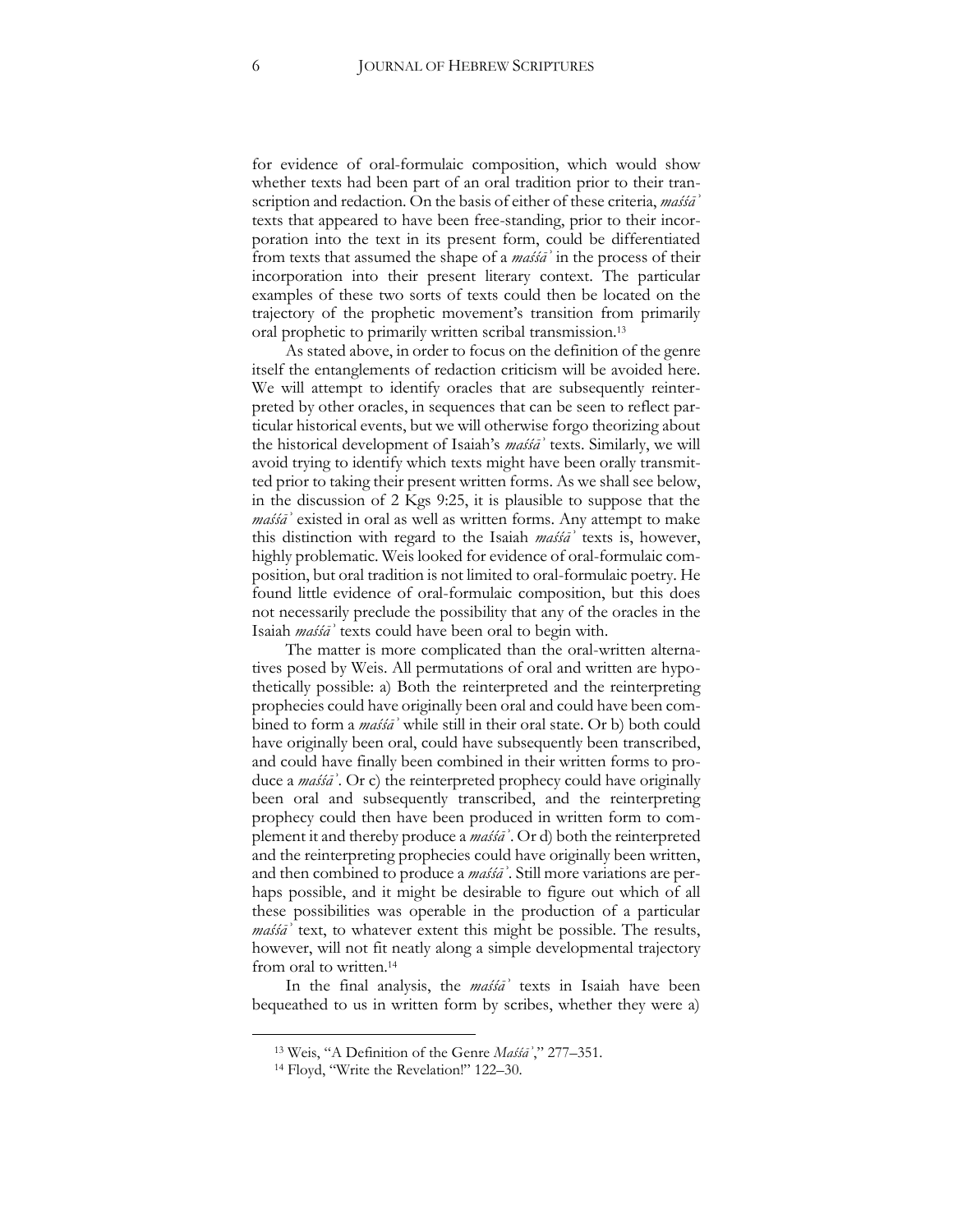transcribing an already composed *maśśāʾ*, b) producing a *maśśāʾ* by combining prophecies already composed by others, c) producing a *maśśāʾ* by composing a prophecy to complement an already existing prophecy, or d) producing a *maśśāʾ* by composing all of the prophecies involved. The goal of the present study is not to describe the compositional process by which the Isaiah *maśśāʾ* texts were produced, but to identify the definitive elements of their generic form.

#### **1.2.3 Speech of Yhwh versus Speech of the Prophet**

Weis was dismayed by not being able to find any strongly defined pattern with regard to directly quoted speech of Yhwh versus the words of the prophet himself. With regard to oracular language, however, this difference is insignificant in the light of the underlying phenomenology of intermediation.15 Of course Yhwh himself does not ever literally *say* anything. There is only a prophet speaking in Yhwh's name, and when he does so it matters little whether he speaks in the first person *as Yhwh*, as is often explicitly indicated by the use of the messenger formula (*kōh ʾāmar yhwh*) and the oracle formula (*nǝʾum yhwh*), or in the third person *about Yhwh*. In either case the prophet is interpreting some psychic experience of his as a revelation from Yhwh. He serves as the intermediary for the communication of this revelation which enables him, in effect, to impersonate Yhwh. The boundary is blurred between the prophet's own sense of self and the phenomenon that he takes to be a manifestation of Yhwh, and this blurring is often reflected in an indiscriminate alternation between first-person speech of Yhwh and third-person speech about Yhwh—sometimes even within the same oracle (e.g., Isa 14:24–27 and 18:4–5). Thus, no differentiation can be made between earlier and later material on the basis of this alternation alone, and this distinction has no substantial bearing on the definition of *maśśāʾ*.

#### **1.3 REFINING WEIS'S DEFINITION OF MAŚŚĀʾ**

 $\overline{a}$ 

If we bracket the extraneous methodological concerns listed above, we can focus more clearly on what Weis identified as the definitive features of the *maśśāʾ*. Marvin A. Sweeney has attempted to appropriate Weis's work in this way. Among the definitive features identified by Weis, Sweeney has singled out the fact that the *maśśāʾ* characteristically explains events in human affairs as acts of Yhwh. He therefore defines the *maśśāʾ* as a "prophetic pronouncement" which gives such an explanation.16 This is certainly true as far as it goes, but

<sup>15</sup> In the sense proposed, e.g., by Robert R. Wilson (*Prophecy and Society in Ancient Israel* [Philadelphia: Fortress, 1980], 21–88) which includes but is not limited to spirit possession. More recently, see D.L. Petersen, "Defining Prophecy and Prophetic Literature," in M. Nissinen (ed.), *Prophecy in Its Ancient Near Eastern Context: Mesopotamian, Biblical, and Arabian Perspectives* (SymS, 13; Atlanta, GA: Society of Biblical Literature, 2000), 33–44.

<sup>16</sup> M.A. Sweeney, *Isaiah 1–39 with an Introduction to Prophetic Literature*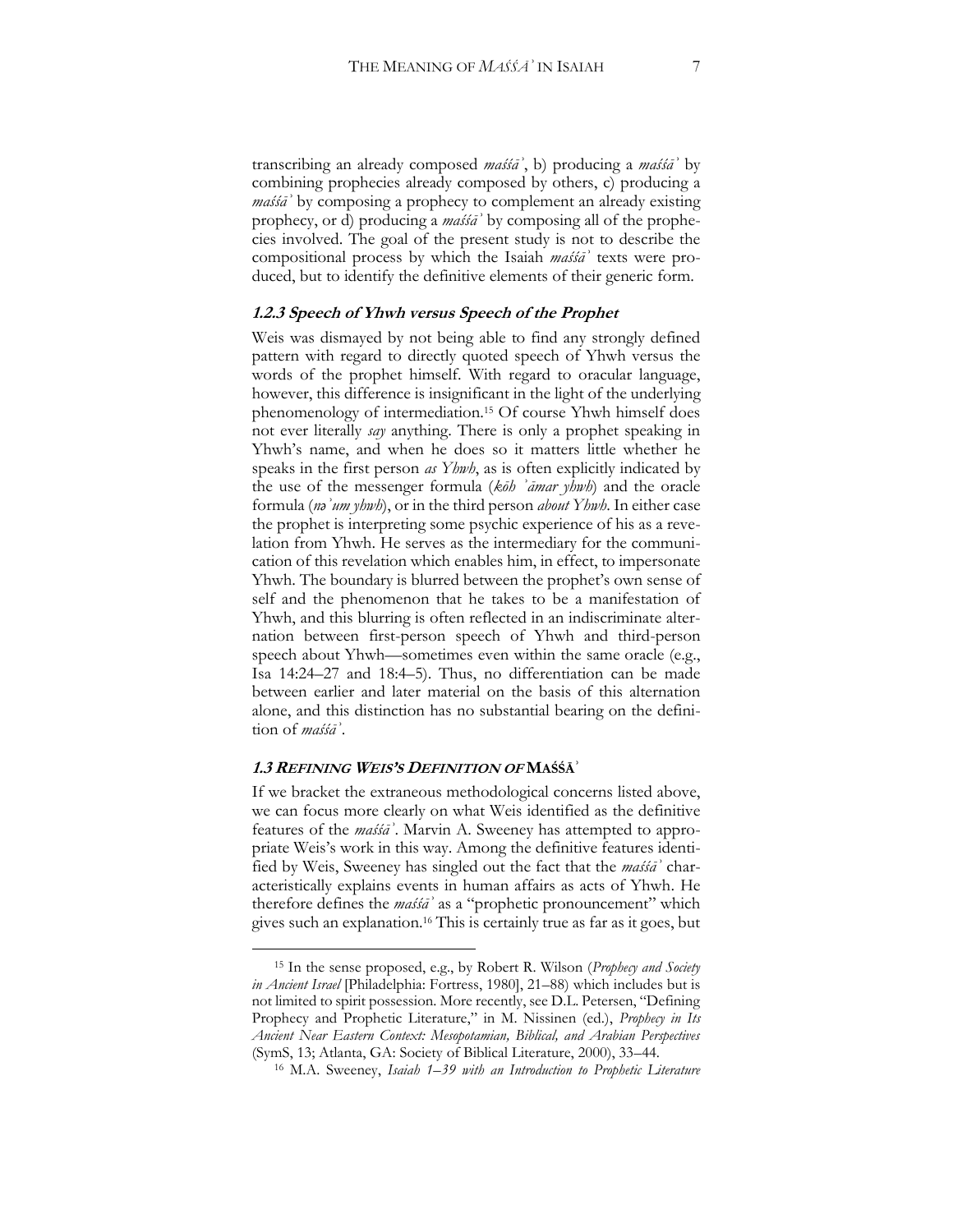it seems to me to miss the main point. There is nothing particularly distinctive about a prophecy that explains events as acts of Yhwh. Many if not most prophecies, of whatever sort, do just that. This view of the *maśśāʾ* amounts to little more than a reiteration of the long-standing definition of *maśśāʾ* as "oracle" or "proclamation," that is, as any kind of prophecy in general. Although Sweeney's view of *maśśāʾ* is ostensibly based on Weis's work, it does not take full advantage of Weis's most innovative insight, namely that the *maśśāʾ* reinterprets a previous revelation. It seems to me more promising to investigate further whether this reinterpretive aspect of the *maśśāʾ* is as definitive as Weis proposes.

#### **1.4 WHAT CONSTITUTES A GENRE?**

Before turning to the relevant texts, it remains for us to address the question that Boda has raised concerning the supposedly too numerous exceptions to Weis's proposal. Boda lists all the different ways in which *maśśāʾ* can figure phraseologically in the headings of the sections of Isa 13:1–23:18 and Isa 30:6, in the introductory passage at Ezek 12:10, and in the superscriptions to Nahum, Habakkuk, Zech 9–11, Zech 12–14, and Malachi. He notes that there is little consistency in the collocation of *maśśāʾ* with other sorts of prophetic terminology. Boda links this fact with Weis's occasional inability to pin down what the *maśśāʾ* texts have in common, with my admission that the prophetic books labeled *maśśāʾ* in their superscriptions have decidedly different shapes,<sup>17</sup> and also with Sweeney's admission that the *maśśāʾ* "has no fixed structure and may be composed of a number of diverse generic elements."<sup>18</sup> Boda concludes: "*Maśśāʾ* is no more a genre tag than are phrases like 'word of the Lord' or 'vision of X prophet'."<sup>19</sup>

If there were indeed a large percentage of *maśśāʾ* texts that do not fit Weis's definition, in the slightly modified form that will be proposed here, this would indeed call into question the existence of the *maśśāʾ* as a prophetic genre, as Boda claims. However, I believe that Boda's objection is based on an unwarranted presupposition about the nature of a genre. A detailed excursion into genre theory lies beyond the scope of this essay,<sup>20</sup> but we can address the main problem with Boda's criticism.

Because the *maśśāʾ* can have numerous variations, rather than a set formulaic structure, Boda has mistakenly concluded that it has no

<sup>(</sup>FOTL, 16; Grand Rapids, MI: Eerdmans, 1996), 212–311; idem, *Twelve Prophets*, vol. 2 (Berit Olam; Collegeville, MN: Liturgical Press, 2000), 423, 459, 574, 657, 683, 717.

<sup>17</sup> Floyd, "The משׂא) *Maśśāʾ*) as a Type of Prophetic Book."

<sup>18</sup> Sweeney, *Isaiah 1–39*, 227.

<sup>19</sup> Boda, "Freeing the Burden of Prophecy," 350.

<sup>20</sup> For main points of genre theory, as they relate to defining the *maśśāʾ*, see Floyd, "The משׂא) *Maśśāʾ*) as a Type of Prophetic Book," 404–9.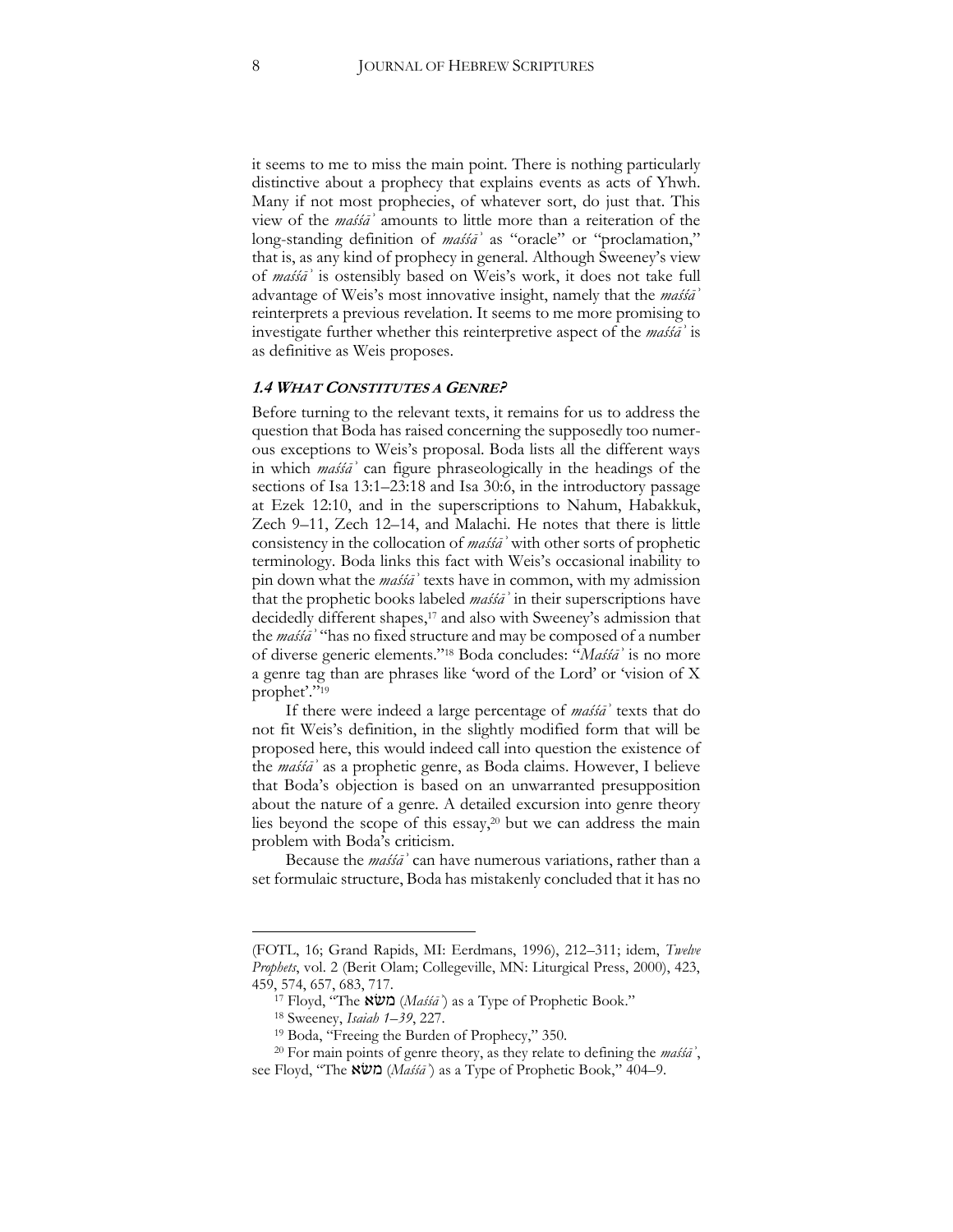formal integrity as a genre category. The fallacy operative in this conclusion can be illustrated by way of comparison with the novel. It can take a wide variety of forms, but no one would conclude from

this fact that it is not a genre, or that the term can apply indiscriminately to just any kind of narrative. As a generic class, novels have several definitive elements—plot, character, setting, point of view, symbolic dimension, and so forth—all of which are subject to immense variation, as is readily evident when one considers works as diverse as *Tristram Shandy*, *Ulysses*, *Pride and Prejudice*, and *Crime and Punishment*. As these examples show, in order to have formal integrity it is not necessary for a genre to have a formulaic structure. Some genres do—modern as well as ancient—but in other cases genres are defined in terms of a cluster of formal elements that can combine in various ways to achieve a particular rhetorical effect. I would argue that the variations shown by the *maśśāʾ* texts are, like those that are characteristic of the novel, variations on a set of definitive elements that they all share.21 If Weis did not manage to show this conclusively, it was because he was at the same time juggling so many peripheral concerns—redaction history, tradition history, the oral-written distinction, and Yhwh speech versus prophetic speech, and so forth. If we bracket these distractions, as advocated above, and look at the texts themselves in their present form, it will become evident that Weis's main insights concerning the *maśśāʾ* as a prophetic genre remain viable.

#### **2. THE EVIDENCE OF THE NARRATIVE TEXTS**

 $\overline{a}$ 

The present study aims to test Weis's definition of the *maśśāʾ* with reference to the *maśśāʾ* texts in Isaiah. This definition was based on his analyses of all the biblical *maśśāʾ* texts, but it does not depend solely on the inductive analysis of such texts. There are also some narrative descriptions of the *maśśāʾ.* These narrative descriptions have not been taken very seriously, perhaps because there are so few. There are only three references to the prophetic *maśśāʾ* in narrative contexts—2 Kgs 9:25, Ezek 12:10, and 2 Chr 24:27—and they have

<sup>21</sup> Boda ("Freeing the Burden of Prophecy," 348–49 n. 28) similarly confuses the variations that I found in the composition of the prophetic books labeled *maśśāʾ* (Floyd, "The משׂא] *Maśśāʾ*] as a Type of Prophetic Book") with "inconsistency," but there is no inconsistency with regard to the definitive characteristics of the genre. All of the books have the same formal elements. They are only configured differently in each case. The same misunderstanding is evident in Boda's assessment of my critique of Jörg Jeremias's definition of *theophany:* "He [Jeremias] calls *theophany* a *Gattung* but defines it in terms of formulaic themes and motifs that tend to cluster in the context of various compositional forms, without ever constituting an independent form of their own" (M.H. Floyd, *Minor Prophets, Part 2* [FOTL, 22; Grand Rapids, MI: Eerdmans, 2000], 547). My critique was not that a set of formal elements could take a variety of configurations, but rather that Jeremias's definition was based entirely on content rather than form, content that took no particular form.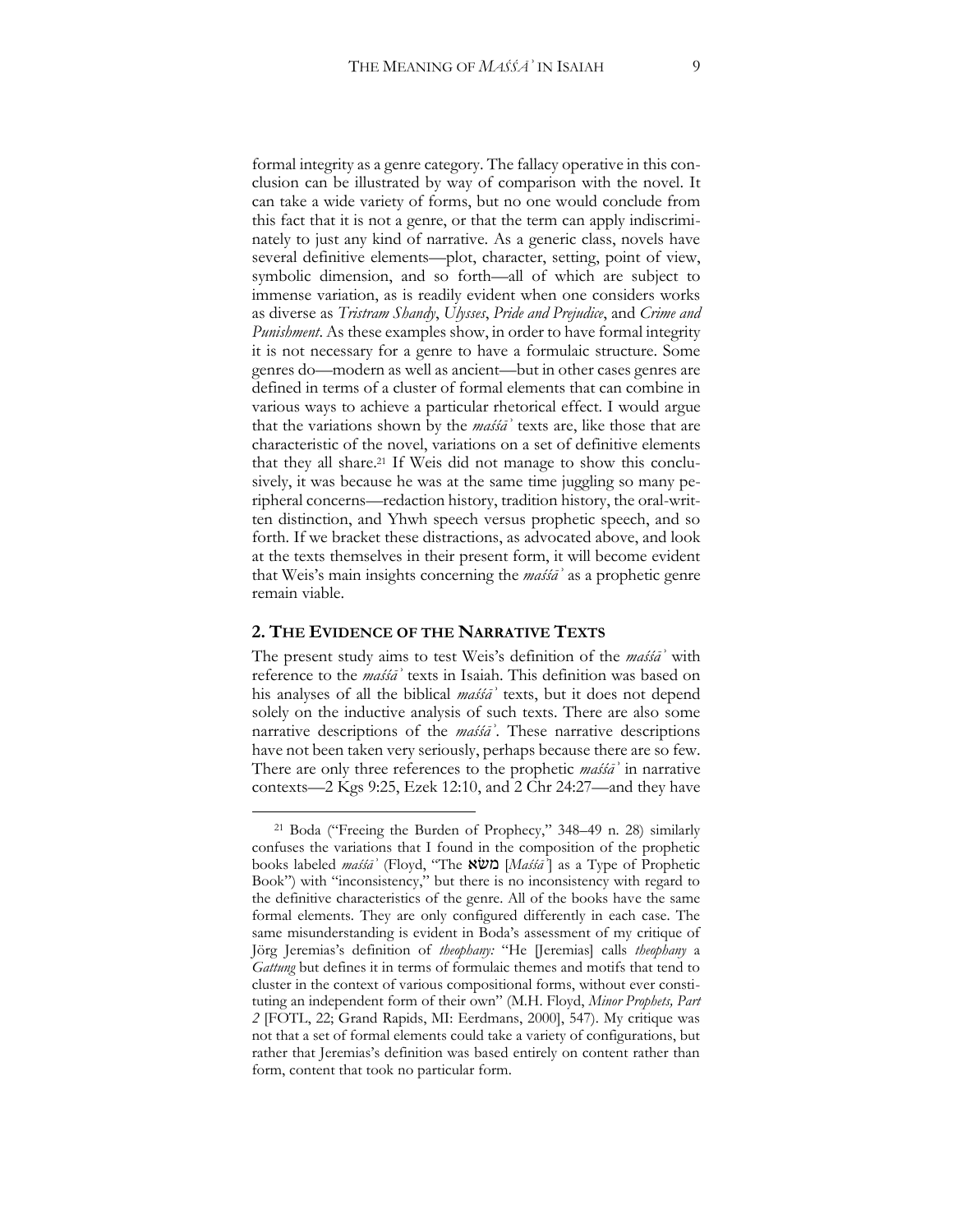$\overline{a}$ 

literary contexts of very different sorts, but they nevertheless provide telling glimpses of the prophetic *maśśāʾ* in action. They therefore constitute primary evidence that corroborates Weis's approach.

#### **2.1 2 KGS 9:25**

The prophecy that is called a *maśśāʾ* in 2 Kgs 9:25 is uttered when Jehu kills King Joram of Israel in order to claim the throne for himself. After shooting Joram with an arrow, Jehu explains to his aide that this has happened "in accordance with the word of Yhwh." This harks back to what Elisha told Joram's father Ahab after he had killed Naboth and confiscated his vineyard. The prophet made two announcements to Ahab about the ignominious way he would die (1 Kgs 21:19, 24). When Ahab subsequently repented, Yhwh told Elisha that these prophecies would be fulfilled, not with respect to Ahab himself, but with respect to his son (1 Kgs 21:29). However, one part of what was prophesied nevertheless came to pass when Ahab died (1 Kgs 22:38), thus leaving the whole matter in doubt. In 2 Kgs 9:25 the Deuteronomistic narrative portrays Jehu as having remembered a prophecy dealing with this ambiguity, the origin of which is not identified, an oracle which claimed that the unfulfilled residue of Elisha's prophecies about the death of Ahab would be fulfilled in the death of his son Joram. This reinterpretation of Elisha's previous prophecies clarifies for Jehu how the body of Joram is to be disposed of.<sup>22</sup> It is this reinterpretive prophecy, applied in this explanatory way, that is explicitly called a *maśśāʾ*.

The case of 2 Kgs 9:25, which shows a *maśśāʾ* in a reinterpretive relationship with previous prophecies, is also germane to the question of the *maśśāʾ* and the oral-written distinction. On the one hand, the writer of the narrative portrays the *maśśāʾ* as an oral phenomenon. Jehu orally quotes to his aide a prophecy that, since it was "uttered by Yhwh," was presumably spoken by an unidentified prophet. This portrayal may of course be fictive and not altogether verisimilar, but it nevertheless shows the writer's familiarity with the *maśśāʾ* as a kind of customary verbal behavior or verbal social convention, which informs how the characters in the narrative speak and act. On the other hand, the same writer also uses the *maśśāʾ* for literary purposes*.* The Deuteronomistic narrative is shaped to a considerable extent by the theme of prophecy and fulfillment—or apparent non-fulfillment, as the case may be. This particular episode thus figures in the development of a larger theme, showing how questions about the fulfillment of some prophecies can be clarified by the use of a *maśśāʾ*. For Jehu, as a character in the narrative, the reinterpretive and explanatory force of the oracle that he quotes is evident to him because he and others are familiar with the complications arising from the preceding prophecies concerning Ahab and Joram. The *maśśāʾ* has practical consequences for Jehu and his followers, as it

<sup>22</sup> For a more detailed description of this case, see Floyd, "The משׂא (*Maśśāʾ*) as a Type of Prophetic Book," 410–11.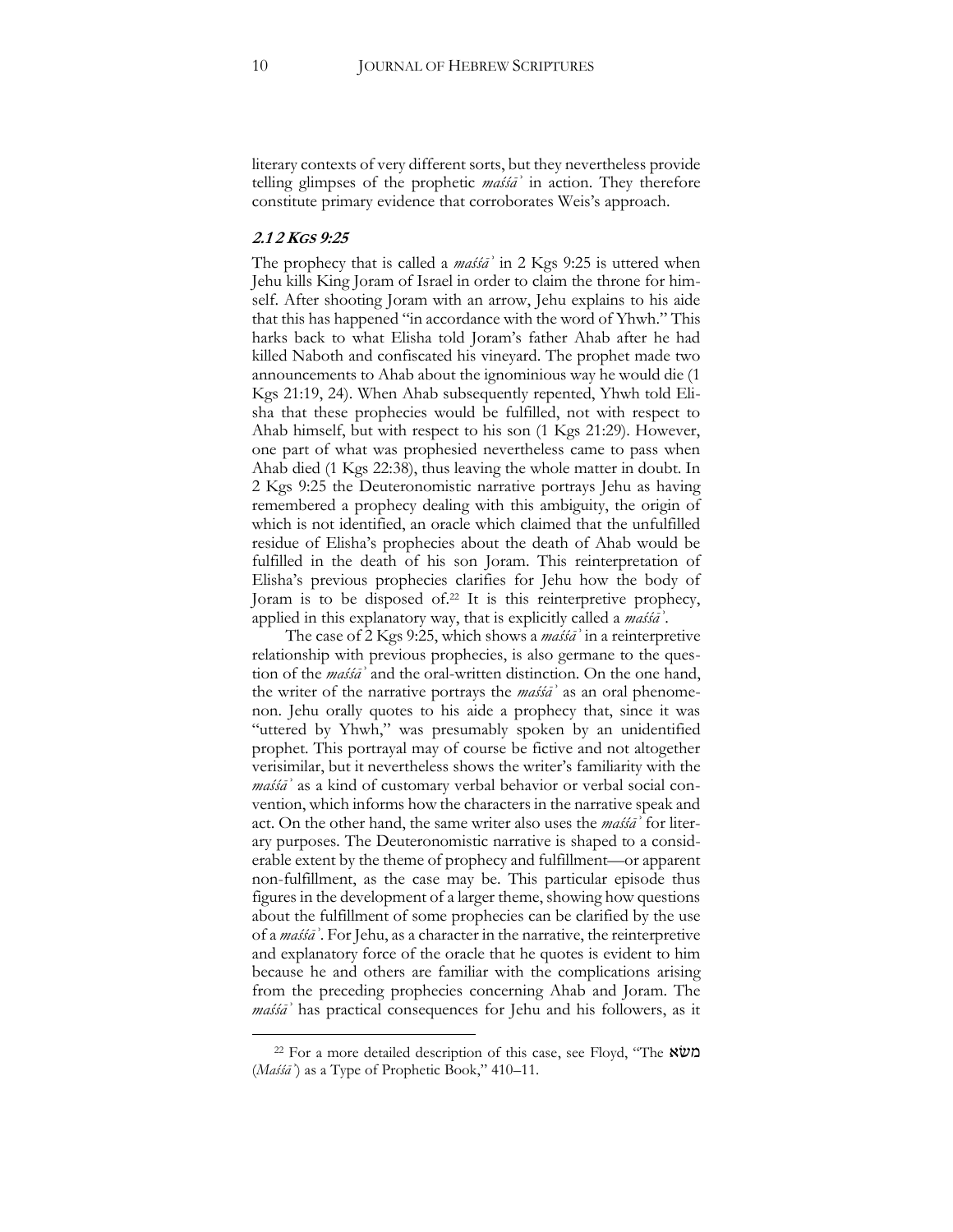not only tells how to dispose of Joram's body, but also tends to legitimate Jehu's seizure of the crown. For the reader of the text, the reinterpretive and explanatory force of the *maśśāʾ* is evident because of its narrative context, in which its relationship to previous prophecies is spelled out. This *maśśāʾ* provides the reader with a particular example in the writer's overall characterization of prophecy, throughout Israel's history, as a truthful but failed attempt to get the Israelites to maintain their covenant fidelity to Yhwh.

When the *maśśāʾ* as a type of prophetic speech is introduced into a literary composition, its rhetorical effect changes. But whether it serves in an oral situation as conventional language that influences the behavior of the people involved, or in a literary context as a narrative device that influences how the story is told and how characters are described, its reinterpretive function is much the same. In either case the *maśśāʾ* is a reinterpretive divinatory practice which affirms that a prophecy has been fulfilled despite complications that were not originally envisioned. Although it may turn out that most if not all of the *maśśāʾ* texts in the Hebrew Bible are—in one way or another—the products of written composition,23 this episode from 2 Kings shows that this sort of prophecy may well have had oral roots. This does not necessarily mean, however, that any *maśśāʾ* now in written form previously existed in an oral form. In any case, because the *maśśāʾ* has much the same function in both its oral and written form, the oral-written distinction—contrary to the view of Willi-Plein24—does not make any significant difference in defining the *maśśāʾ*.

#### **2.2 EZEK 12:10**

The context of the second reference to a *maśśāʾ*, Ezek 12:10, is less complex. In this case the revelation that needs clarification is not a prophetic oracle that was previously spoken, but rather a prophetic sign that was previously enacted (Ezek 12:1–7). In accord with Yhwh's command Ezekiel has dramatically mimed the process of packing his bags and going into exile—dramatic action which entails digging his way through a wall, covering his face, and operating in the dark—in order to demonstrate to the "rebellious house" of Israel that this will be their fate. The unforeseen complication is that the spectators do not get the point (Ezek 12:8–9). They do not recognize what the present situation holds in store for them, because "they have eyes to see, but see not, and ears to hear, but hear not." The prophetic symbolic action was intended to subvert their imperceptiveness so that they can discern the fate that Yhwh is imposing upon them, but it did not work.

Thus the need for a *maśśāʾ* to make explicit what was implied but unrecognized in the sign enacted by the prophet (Ezek 12:10– 16). The ensuing oracle restates the overall point of the symbolic

<sup>23</sup> See above, 5–7.

<sup>24</sup> See above, 2–3.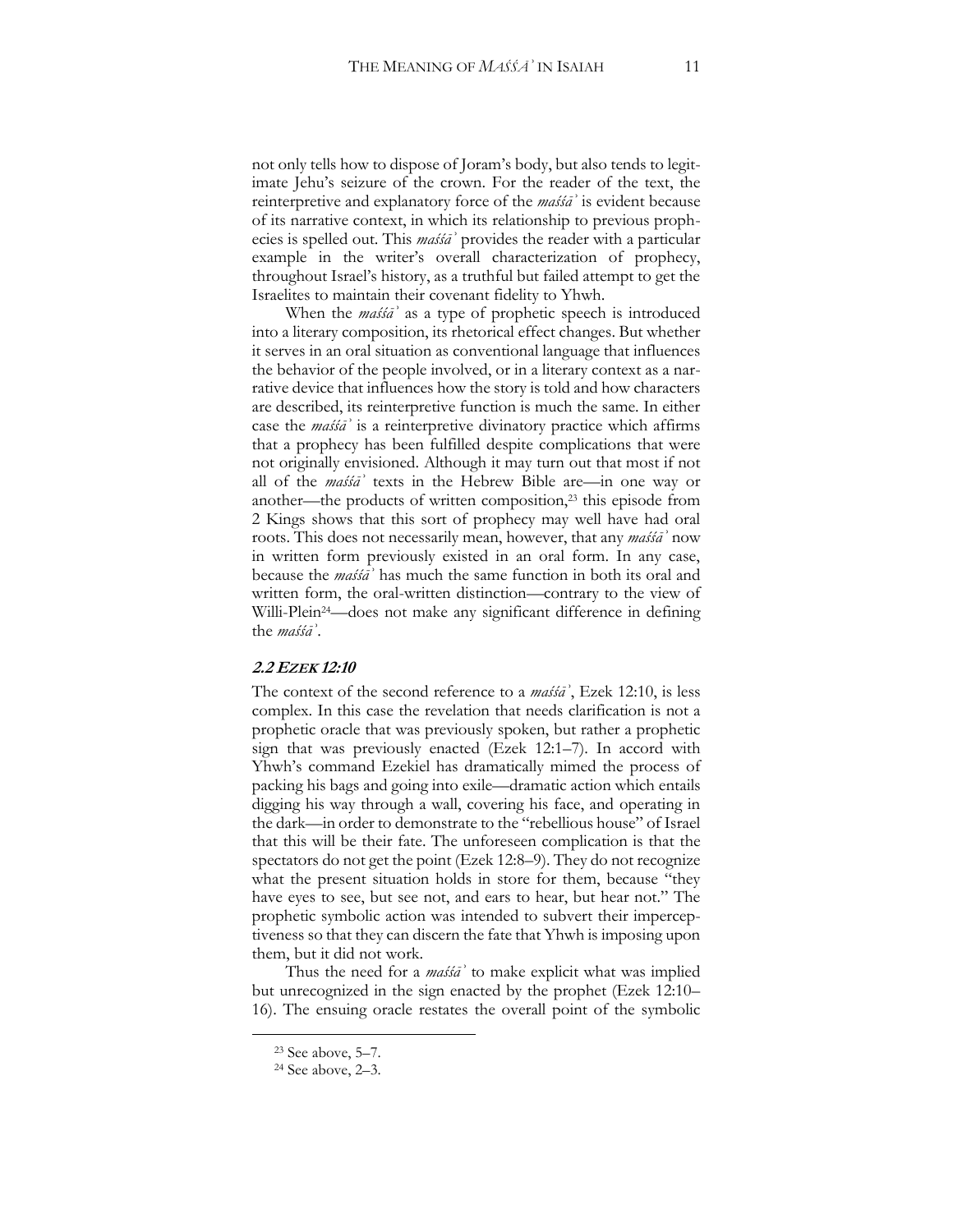action, that exile is coming, and then goes on to specify additional details: No one will be exempt, not even the royal household and its entourage, and some of the survivors will be dispersed from Babylon to other nations. The underlying purpose of this announcement is recognition on the part of those caught up in these events that Yhwh is the instigator.

According to the Book of Ezekiel the prophetic activity that is reported in 12:1–16 took place in Babylon. Ezekiel was part of the first deportation in 597 and began to prophesy only after his arrival there. Thus the exile is already underway and Ezekiel's compatriots should be able to discern from the reality of their present situation that the message which Ezekiel has signed to them—that the entire house of Israel will be deported—is in the process of being fulfilled. However, they do not yet grasp the full extent of the historical process into which they have been thrust. Perhaps the fact that they still have a king in Jerusalem keeps them from seeing that the totality of exile is inevitable. Ezekiel's *maśśāʾ* aims to disabuse them of this false hope, explicitly emphasizing that the royal household is about to be deported also. Here the *maśśāʾ* reaffirms the fulfillment of a previous revelation by countering the basis for the popular perception that it is not being fulfilled. The implied directive is to get used to exile/dispersion as a more or less permanent condition.

#### **2.3 2 CHRONICLES 24:27**

 $\overline{a}$ 

Unlike the two previous examples, the third example in 2 Chr 24:27a is not itself a *maśśāʾ* but rather makes reference to a *maśśāʾ*. This reference occurs in the context of the notice that concludes the account of the reign of Joash, which is comparable to similar notices with which the Chronicler concludes his accounts of the reigns of the other Judahite kings. One purpose of these notices is to list sources in which further information concerning the reign in question can be found. The notice concerning Joash states that in "the *midraš* on the Book of the Kings" there is more to be found concerning three topics: "his sons," "his rededication of the house of God," and *wireb hammaśśāʾ ʿālāyw*. Some see in this last phrase an occurrence of *maśśāʾ* in its primary sense of "burden," referring metaphorically to the many hard responsibilities that Joash had to bear. For example, KJV translates it as "the greatness of the burdens laid upon him." However, when *maśśāʾ* is used to denote the official responsibilities that go with a particular position, it usually describes the duty of actually carrying something.25 It is used in only two instances to describe other sorts of figuratively "burdensome" leadership responsibilities, namely, with respect to Moses (Num 11:11, 17; cf. Deut 12:1); and Eliakim in one of the *maśśāʾ* texts considered here (Isa 22:25). In the first case, it occurs in association with the metaphorical description of Moses's "carrying" (*nśʾ*) the people as a nursemaid carries a child

<sup>25</sup> E.g., the several references to the duties of the Levites in Num 4 and, conversely, their being decommissioned from such carrying in 2 Chr 35:3.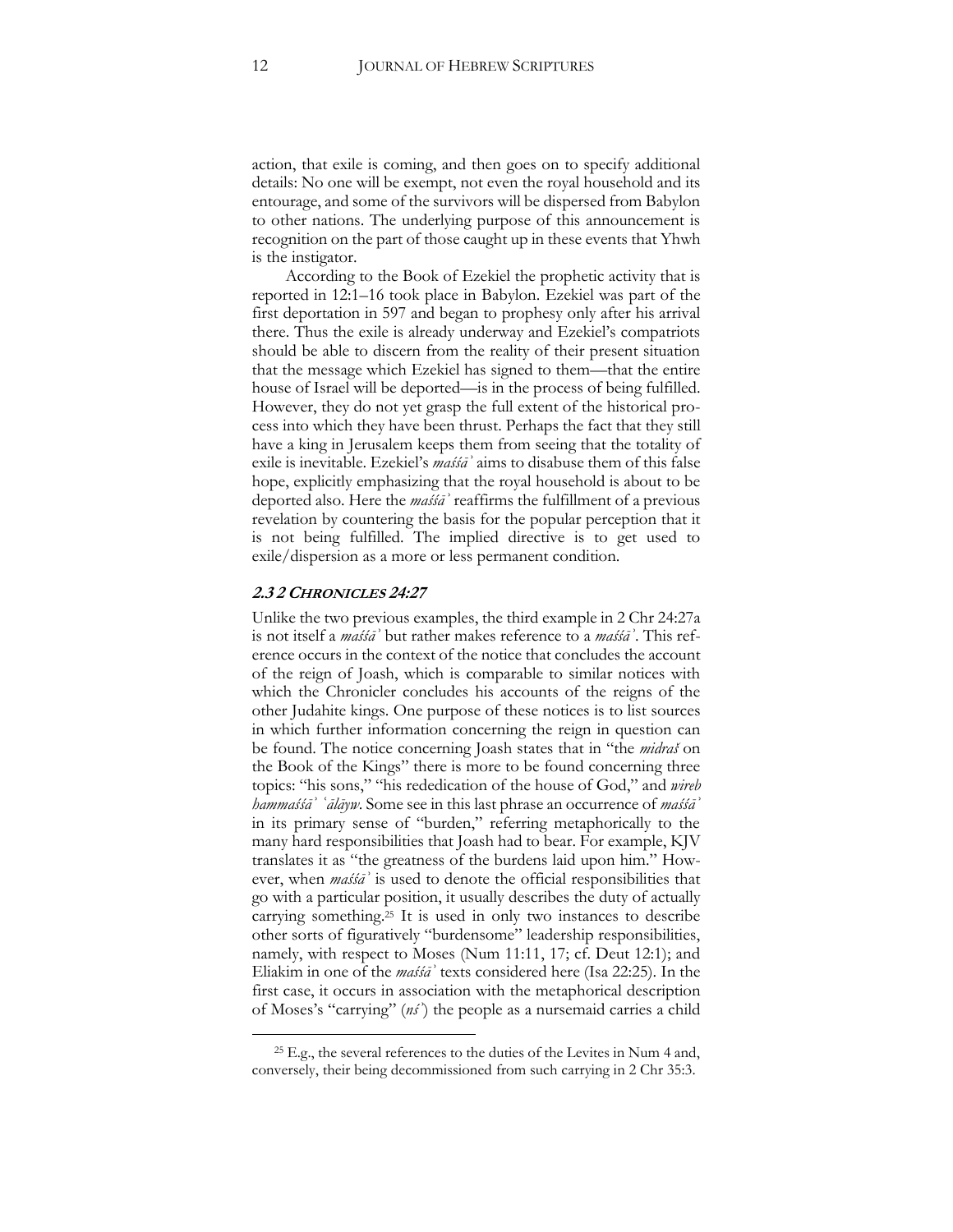(Num 11:12). In the second case, which will be discussed in greater detail below, there is metaphorical word play on the literal and figurative senses of the word, in which the heavy administrative "burden" borne by Eliakim is compared with a heavy "weight" hung on a peg. In both cases *maśśāʾ* can refer to the great responsibility of leadership only by virtue of a metaphorical context that creates this possibility. *Maśśāʾ* is never used to describe the responsibilities of kingship, and in the case of Joash there is no metaphorical description of him—like Moses as a nursemaid or Eliakim as a hanging weight—that would provide a context in which such usage might plausibly work.

It is more likely that we have here another occurrence of *maśśāʾ* as a prophetic term. The notice that concludes the reign of Abijah (2 Chr 13:22) also describes the source in which more information can be found as a *midraš* and identifies "the prophet Iddo" as its writer. These are the only two occurrences of *midraš* in the Hebrew Bible, where the word does not yet refer to the rabbinic technique of scriptural interpretation that it eventually came to denote. Here it can nevertheless be understood as a term describing the sort of textual interpretation that the Chronicler attributes to certain prophets who are also characterized as historiographers. The Chronicler assigned to this group of prophets the function of explaining past events so as to draw out their contemporary relevance, and this involved the reinterpretation of documents pertaining to those events, including records of previously promulgated prophecies.26 In light of this pronounced tendency in Chronicles the phrase in question (*wireb hammaśśāʾ ʿālāyw*) can be understood as a reference to an extensive collection of prophecies concerning Joash that have either been reinterpreted as they were incorporated into "the *midraš* on the Book of the Kings" or reinterpreted as the Chronicler drew on them as a source of information for his evaluation of Joash's reign—or perhaps both.

In the latter case, the prophetic record concerning the reign of Joash might have needed reinterpretation because it would have been difficult to give any conclusive evaluation in terms of the Chronicler's theological criteria. On the one hand, Joash had a stellar record up to a point: "He did what was right in the eyes of Yhwh all the days of Jehoida the priest" (24:2), including a renovation and rededication of the temple (24:4–14)—quite a positive achievement in terms of the Chronicler's temple-centered ideology. On the other hand, after Jehoida's death Joash allowed a reversion to idolatry, "forsaking the house of Yhwh," and he ignored the prophets sent to warn him of the consequences (24:17–19). When Zechariah, the son of Jehoida, possessed by the spirit of Yhwh, prophesied against this infidelity—such spontaneous prophesying by those not actually

<sup>26</sup> W.M. Schniedewind, *The Word of God in Transition: From Prophet to Exegete in the Second Temple Period* (JSOTSup, 197; Sheffield: Sheffield Academic, 1995), 218–19, 228–30.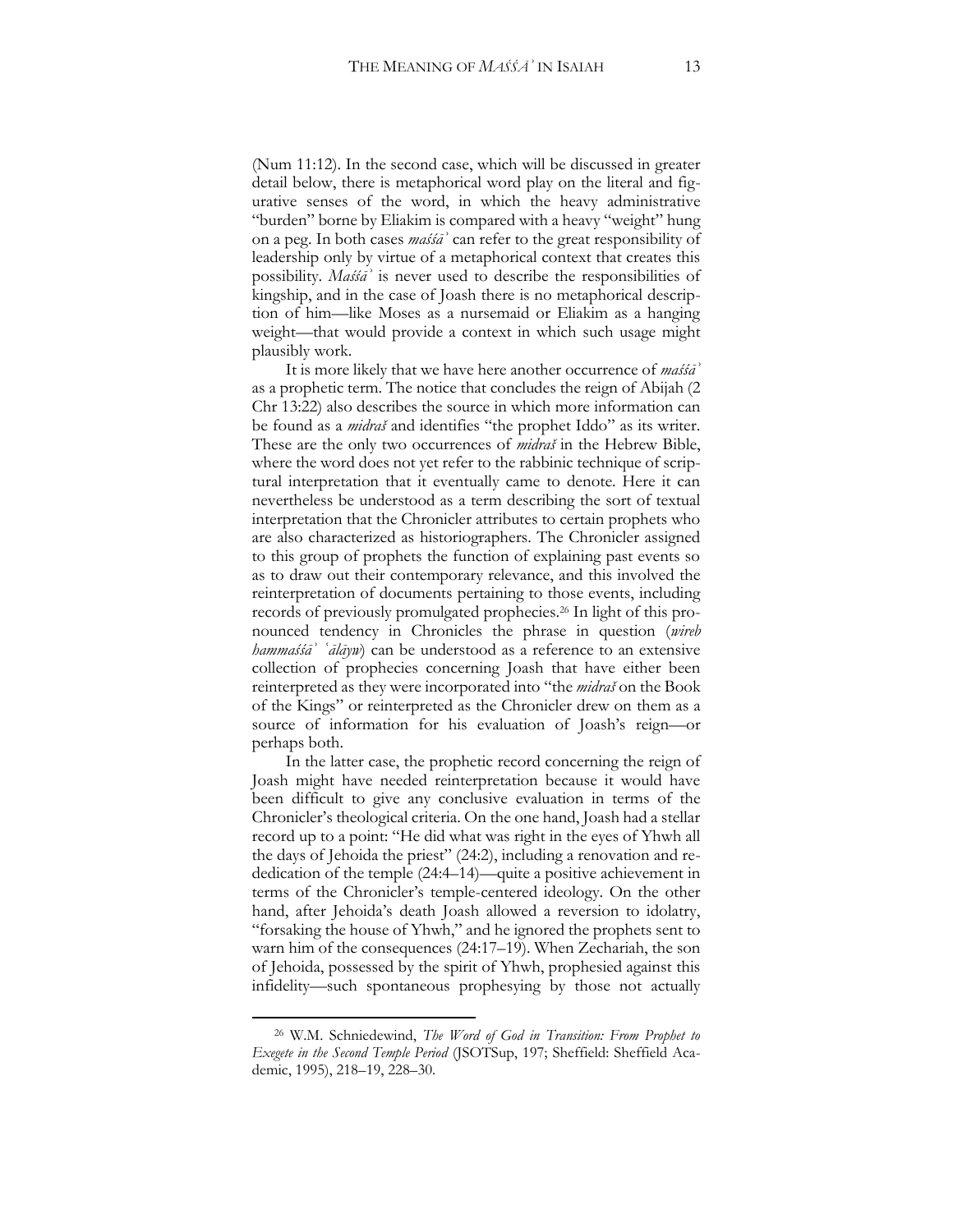called prophets is another distinctive feature of the Chronicler's narrative—Joash ordered him stoned (24:20–22). Consequently, Joash was defeated by the Syrians, assassinated by conspirators, and buried as a commoner (24:23–26). In terms of what has been called the Chronicler's "philosophy of retribution," such an outcome was only to be expected.27 From the Chronicler's perspective the documentation of the positive aspects of Joash's reign would have to be reinterpreted in light of the documentation of the negative aspects, and vice versa.

In this case, the *maśśāʾ* texts in question would be prophecies that reinterpret previous prophecies about Joash. There may have been prophecies predicting that he would gain Yhwh's favor and have success because of his early achievements, which would have had to be explained in view of the way bad choices brought him to a bad end.

#### **2.4 SUMMARY OF THE EVIDENCE FROM THE NARRATIVES**

All three of the foregoing descriptions of the *maśśāʾ* lead to the same conclusion about its basic function: It serves to reinterpret previous revelation in light of ambiguities and/or unforeseen complications that might call it into question, modifying or complementing that revelation so as to show that it is being fulfilled with respect to its main thrust, even if not with respect to all of its details. This explicit evidence combined with Weis's preliminary results will provide the basis for a working hypothesis to be tested in relation to the *maśśāʾ* texts in Isaiah.

#### **2.5 <sup>A</sup> WORKING DEFINITION OF MAŚŚĀʾ**

Based on the foregoing discussion, the *maśśāʾ* can be defined in terms of three basic elements: 1) First and foremost, a *maśśāʾ* reinterprets a previous revelation that is usually quoted but sometimes only alluded to. It is a type of prophetic discourse that functions in relation to other types, whether prophecies of punishment, vision reports, reports of oracular inquiry, or prophetic laments, and so forth. A *maśśāʾ* comes into play when the viability of some other prophecy becomes questionable, whether because of vagueness in the way it was first stated, a delay in the fulfillment of what it predicted, a turn of events that seems contrary to what it predicted, or a misunderstanding in the way it was received, and so forth. In such circumstances the *maśśāʾ* serves to clarify and reaffirm—perhaps in some modified way—what was previously prophesied. 2) Second, to this end the *maśśāʾ* identifies some historical development as evidence of Yhwh's involvement in the present course of events, which provides evidence of the ongoing vitality of the questionable prophecy. 3) Third, this claim regarding Yhwh's initiative becomes the basis for

<sup>27</sup> S. Japhet, *The Ideology of the Book of Chronicles and Its Place in Biblical Thought* (Winona Lake, IN: Eisenbrauns, 2009), 98–155.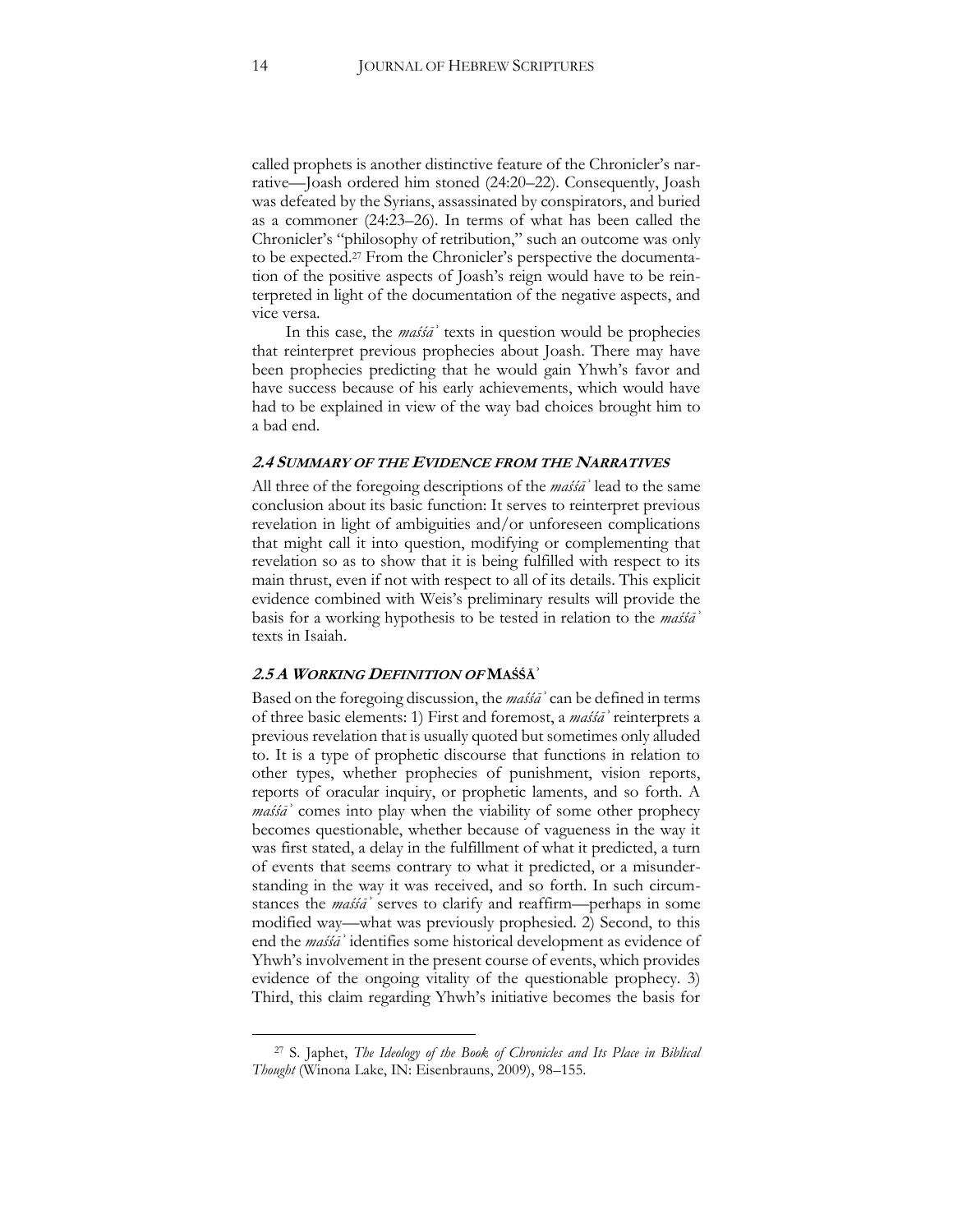directives concerning appropriate reactions or responses, or for insights into how Yhwh's initiative affects the future. Although these three elements can take various forms and be configured in different ways, they work together to the same rhetorical end, that is, reinterpretation. A *maśśāʾ* is, in effect, a "re-revelation."

#### **3. THE MAŚŚĀ***ʾ* **TEXTS IN ISAIAH**

I will now investigate whether these definitive elements figure in the *maśśāʾ* texts from Isaiah. In conclusion we will come back to the question of whether there are exceptions to this proposed definition, and if so, whether they are extensive enough to call into question the generic status of the *maśśāʾ*.

Because Isa 13–23 is often described as a section of the book containing "oracles against the nations," comparable with similar sections of Jeremiah (chs. 46–51) and Ezekiel (chs. 25–32), analysis of the text has been consequently based on the successive differentiation of one nation from another and on how each nation is individually treated.28 However, this practice fails to reckon with what is distinctive about the Isaiah collection of oracles against the nations, namely, the way the text is organized on the basis of its *maśśāʾ* superscriptions. In accord with the principle stated at the outset, that of reckoning with the text as it is, we will follow Sweeney's delimitation of the structure of Isa 13:1–23:18, which divides the text into nine units, each of which is headed by a superscription consisting of *maśśā*<sup>*'*</sup> in the construct state followed a geographical term.<sup>29</sup> This is the basic structural principle rather than the differentiation of one nation from another. (The recurrence of the term *maśśāʾ* in 14:28 does not indicate a separate section because there it is not part of a superscription.) In accord with the same principle, redaction-critical theories about material that may be due to "later addition" has no bearing on delineating the sections of the text.

Isa 30:6–7 differs from the *maśśāʾ* texts in chs. 13–23 because in this case the superscription heads a subsection of the passage that contains it rather than the entire passage (i.e., 30:1–33). Here too, however, consideration is given to the text as it stands, that is, to the passage as a whole. Because the *maśśāʾ*, as a "re-revelation," includes by definition both earlier and later material, such additions—even when that is what they actually are—are not to be arbitrarily excluded.

These *maśśāʾ* texts give rise to many interpretive questions which lie beyond the scope of this article and cannot be explored here. The following observations are limited to determining whether

<sup>28</sup> P.C. Beentjes, "Oracles against the Nations: A Central Issue in the 'Latter Prophets'," *International Journal for Philosophy and Theology* 50 (1989), 203–9.

<sup>29</sup> Sweeney, *Isaiah 1–39*, 212–17.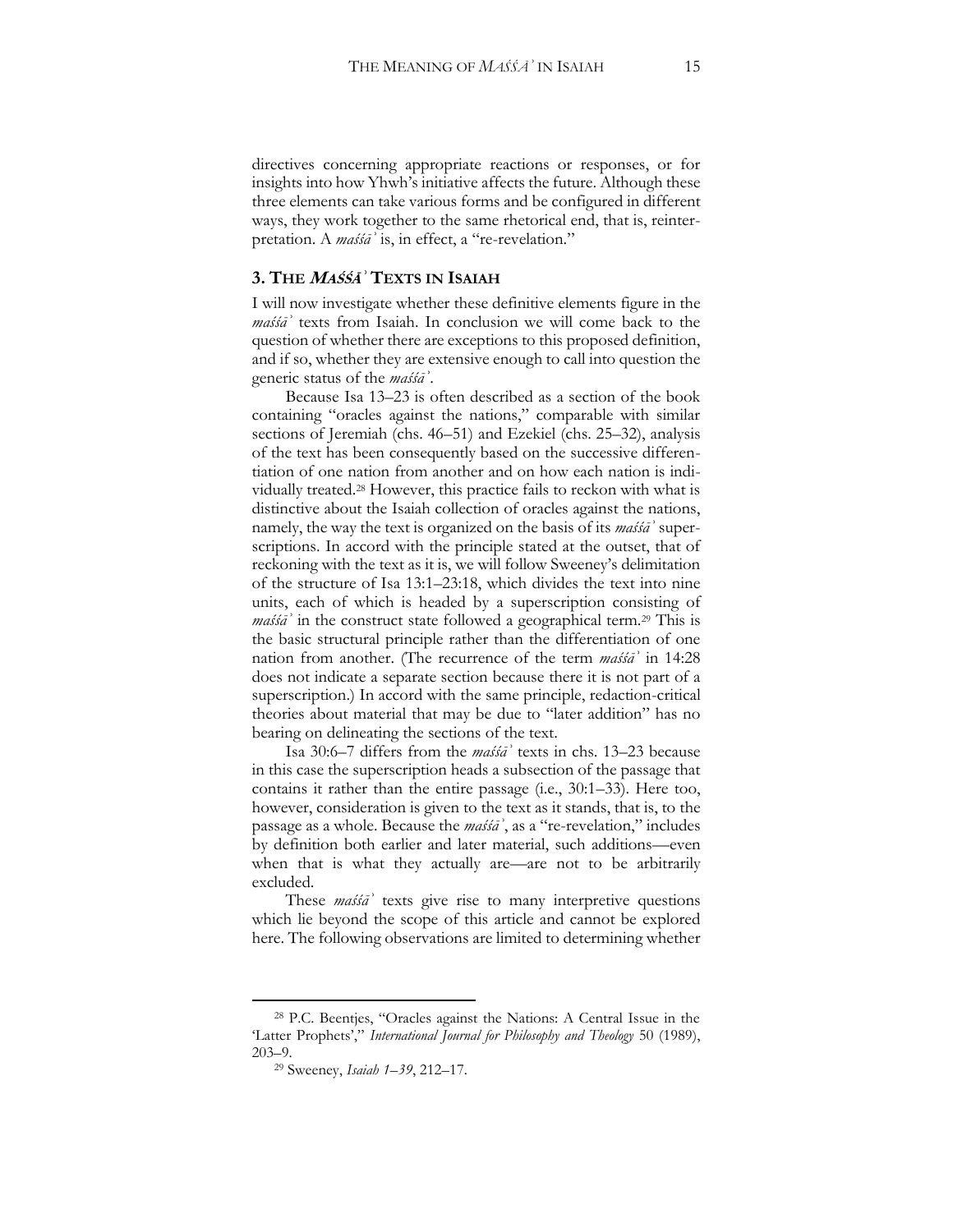and how each text fits the definition of *maśśāʾ* proposed above, leaving aside for now even the question of whether and how they fit together in this particular section of Isaiah.30

#### **3.1 BABYLON (ISA 13:1–14:32)**

This text can be sub-divided into four major sections. First there is a prophecy of the downfall of Babylon in a violent reconfiguration of the international order (13:2–22), identifying the Medes as the agents through which Yhwh is bringing this about (13:17). Second, there is a prophecy of the restoration portended for Israel by Babylon's downfall (14:1–23), described in terms of an inversion in their status: As the captives become the captors (14:1–2), Israel will be in a position to taunt the Babylonians for such a drastic reversal in their fate (14:3–20a). This section concludes with a reiteration of Yhwh's determination to dispossess Babylon (14:20b–23). Third, there is a much less detailed prophecy of Assyria's downfall, also in the context of a reconfiguration of the international order (14:24–27). Fourth, there is a prophecy describing the upshot of this reconfiguration for Philistia (14:28–32), introduced by a brief narrative noting that it was promulgated "in the year that King Ahaz died" (14:28). Philistia will initially experience relief because of their oppressor's downfall, but this will be short-lived because another oppressor will soon appear to carry out Yhwh's judgment against them.

The narrative introduction to the prophecy concerning Philistia (14:28) not only provides some historical information about when the prophecy was promulgated, but also labels this prophecy a *maśśāʾ*. This shows something about how the prophecy concerning Philistia functions as a *maśśāʾ* in relation to how the entire passage (13:2–14:32) functions as a *maśśāʾ*. The functioning of 14:29–32 as a *maśśāʾ* is associated with how it fits into the time frame reflected in the Book of Isaiah as a whole. Philistia's expectations of first being freed and then being conquered again are temporally located in relation to the Assyrian dominance that prevailed "in the year that King Ahaz died." Philistia's foreseeable future thus extends from a particular defeat of Assyria ("the breaking of the rod which smote you"), which is also foretold in 14:24–27, to either the return of the Assyrians or the coming of the Babylonians ("the smoke coming out of the north").<sup>31</sup> The repetition of this historical pattern regarding the success of Philistia's conquerors corresponds inversely to the repetition of the historical pattern regarding the defeat of Israel's conquerors. The functioning of the whole passage (13:2–14:32) as a *maśśāʾ* is thus informed by a typological comparison between the fall of

<sup>30</sup> On this question, see, e.g., the article by H.C.P. Kim, "Isaiah 22: A Crux or a Clue in Isaiah 13–23?" in E.K. Holt, H.C.P. Kim, and A. Mein (eds.), *Concerning the Nations: Essays on the Oracles against the Nations in Isaiah, Jeremiah and Ezekiel* (LHBOTS, 612; London: T&T Clark, 2015), 3–18.

<sup>31</sup> R.E. Clements, *Isaiah 1–39* (NCB; Grand Rapids, MI: Eerdmans, 1980), 147–50.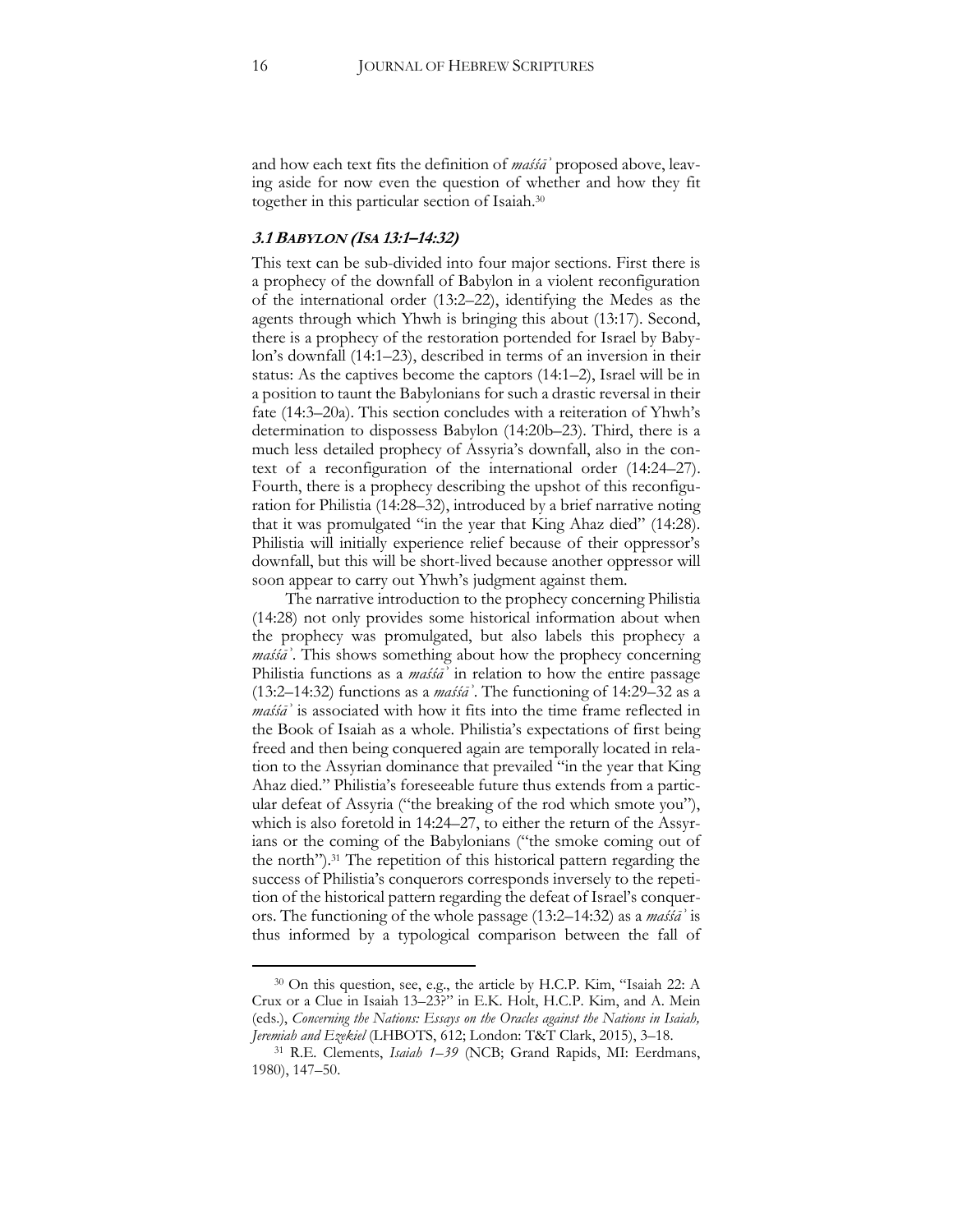Assyria and the fall of Babylon, which is created by the juxtaposition of the four sections delineated above.

The first prophecy concerning Babylon (13:2–22) is the one that has been called into question by the actual course of events, and by implication also the second prophecy of Israel's restoration (14:1– 23) has also been called into question because the fulfillment of the latter depends on the fulfillment of the former. It is questionable whether the rise of the Medes (13:17) actually portends Babylon's downfall. Babylon and Media had been allies in the fight against the Assyrians, but once Assyria was defeated they became rivals. How can it be realistically expected that Yhwh will enable the Medes to eventually prevail, and thus enable Israel to eventually be restored? This uncertainty is countered by citing two already fulfilled prophecies of similar eventualities. Just as it was once prophesied that Yhwh would bring down Assyria in the context of a violent reconfiguration of the international order (14:24–27), and this indeed came to pass, the prophecy that Yhwh will bring down Babylon in a reconfiguration of the international order (13:2–23) will similarly come to pass. And just as Yhwh prevented the downfall of Assyria from negatively affecting Israel, by containing their archetypal enemies the Philistines through subsequent developments (14:29–32), Yhwh will cause the downfall of Babylon to affect Israel positively by creating a context conducive to Israel's restoration (14:1–2).32

By reinforcing the expectation that just as Assyria has fallen so will Babylon, this typological comparison gives added force to the directives that are predicated on the latter. These plural commands (13:2, 6a; 14:21) are meant primarily for adherents of Yhwh, but they are addressed to any and all who might overhear them in the global context in which the action against Babylon is envisioned. The approaching enemy host is to be welcomed (13:2), even though this entails also being prepared to lament (13:6a) because all will suffer in the process of getting rid of the tyrant. All are summoned to extend the elimination of the Babylonians to the second generation, to insure that they will never rise again (14:21).

The *maśśāʾ* concerning Babylon fits the proposed definition of the *maśśāʾ* because it reinterprets two still contingent prophecies (13:2–22 and 14:1–23) by means of juxtaposition with two already fulfilled prophecies (14:24–27 and 14:29–32) This juxtaposition creates a typological comparison which reaffirms the eventualities prophesied in 13:2–14:23 as realistic expectations due to the involvement of Yhwh in the course of human events, and also reinforces the directives describing how those affected are to orient themselves toward this evolving future.

<sup>32</sup> "The prophetic message about Assyria provides the key for interpreting the course of events during the rise and fall of the Babylonian Empire" (J. Blenkinsopp, *Isaiah 1–39: A New Translation with Introduction and Commentary* [AB, 19; New York: Doubleday, 2000], 289). Similarly, B.S. Childs, *Isaiah* (OTL; Louisville, KY: Westminster John Knox, 2001), 124.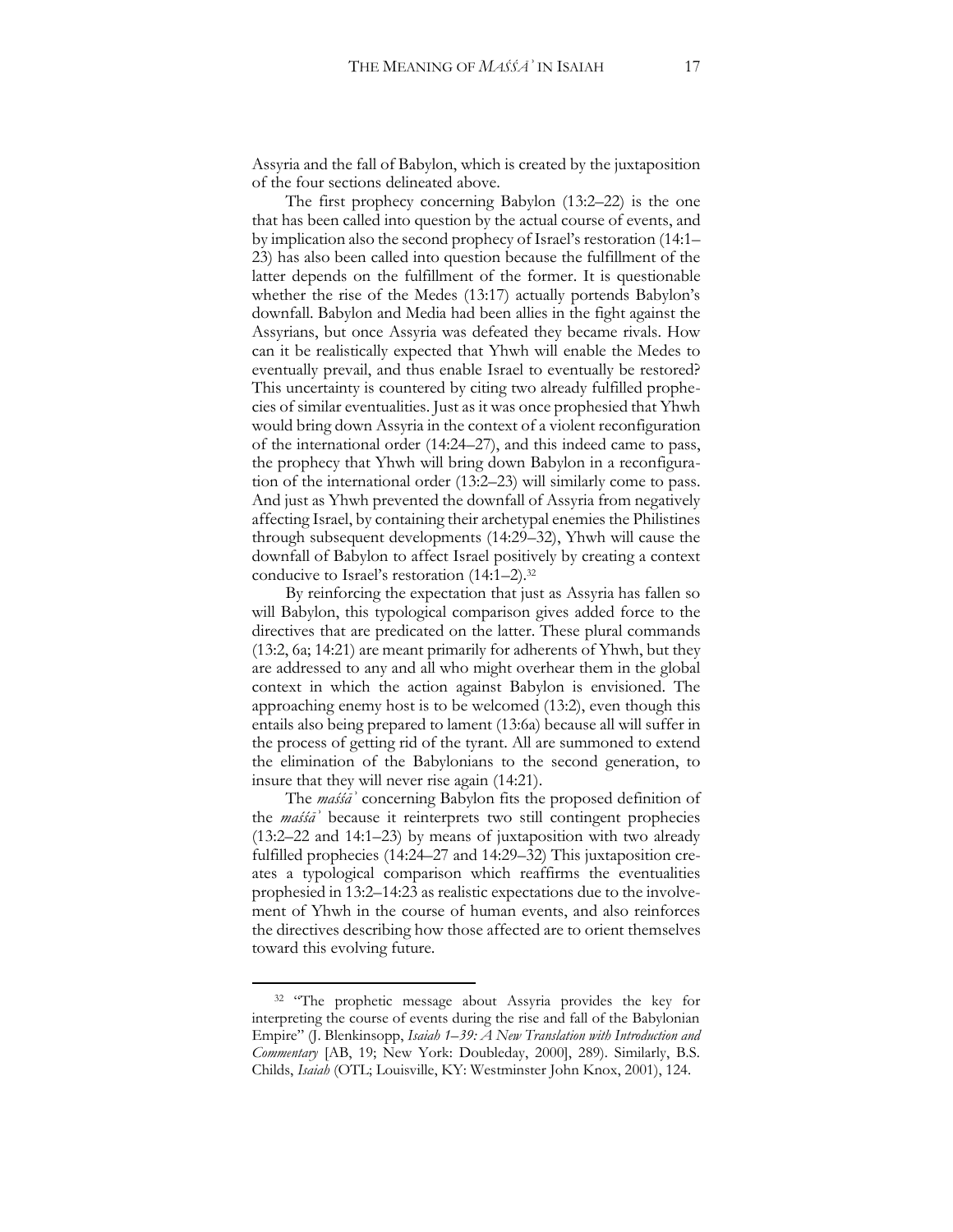#### **3.2 MOAB (15:1–16:14)**

This prophecy is basically an extended lament over the destruction of Moab (15:2–9; 16:6–12) interrupted by an exhortation that Moab seek Judah's protection (16:1–5). The serious damage done by an unidentified enemy provokes mourning not only on the part of the Moabites themselves (15:8) but also on the part of the prophetic bystander (15:5; 16:9, 12). Despite the prophet's (feigned?) empathy, expressed also in the exhortation to seek protection from Judah  $(6:1-5)$ , he finally concludes that Moab's fate is deserved  $(16:6-7)$ and that their pleas for divine help will come to naught  $(16:12).^{33}$ Yhwh is not explicitly identified as the author of Moab's fate, nor as the source of the prophet's message, but this is implied and subsequently made explicit.

This prophecy becomes a *maśśāʾ* by virtue of an appended annotation (16:13–14) which explicitly states the terms in which the prophecy is being reinterpreted. It is described as "the word which Yhwh spoke concerning Moab in the past" (16:13). Thus, the speaker of the lament brings a prophetic message from Yhwh and about Yhwh. Some doubt has apparently arisen about the efficacy of this prophecy because Moab's situation has taken a more fortunate turn.34 The annotation goes on to place a specific time limit on a reversal: Within three years Yhwh will cause Moab to again suffer the kind of fate described in the foregoing lament (16:14). Thus, the directives previously given retain their forcefulness: "Let Moab wail, and let everyone wail for Moab" (16:17).<sup>35</sup>

The *maśśāʾ* concerning Moab fits the proposed definition of the *maśśāʾ* because it makes explicit certain facts that were only implicit in a previous prophecy, including the important fact that the destruction being visited on Moab is Yhwh's doing. In the process it is reaffirmed that the appropriate response to this divine initiative is empathetic mourning tempered by the sad realization that the Moabites brought this fate upon themselves.

<sup>&</sup>lt;sup>33</sup> This summary is generally consistent with the interpretation worked out in much greater detail by Brian C. Jones (*Howling over Moab: Irony and Rhetoric in Isaiah 15–16* [SBLDS, 157; Atlanta, GA: Scholars Press, 1996]).

<sup>34</sup> "The editor who added the appendix in Isa 16:13–14 seems to have viewed the earlier poem as unfulfilled" (J.B. Couey, "Evoking and Evading: The Poetic Presentation of the Moabite Catastrophe in Isaiah 15–16," in E.K. Holt, H.C.P. Kim, and A. Mein [eds.], *Concerning the Nations: Essays on*  the Oracles against the Nations in Isaiah, Jeremiah and Ezekiel [LHBOTS, 612; London: T&T Clark, 2015], 19–31 [31]).

<sup>35</sup> With regard to the various possible historical settings for the developments within this scenario, see H. Wildberger, *Isaiah 13–27: A Continental Commentary* (trans. T.H. Trapp; Minneapolis, MN: Augsburg Fortress, 1997), 103–53. According to Brevard S. Childs (*Isaiah*, 132): "Probably the concluding verses succeed in bringing the oracle into the larger structure of the *maśśāʾ* collection of chapters 13–23."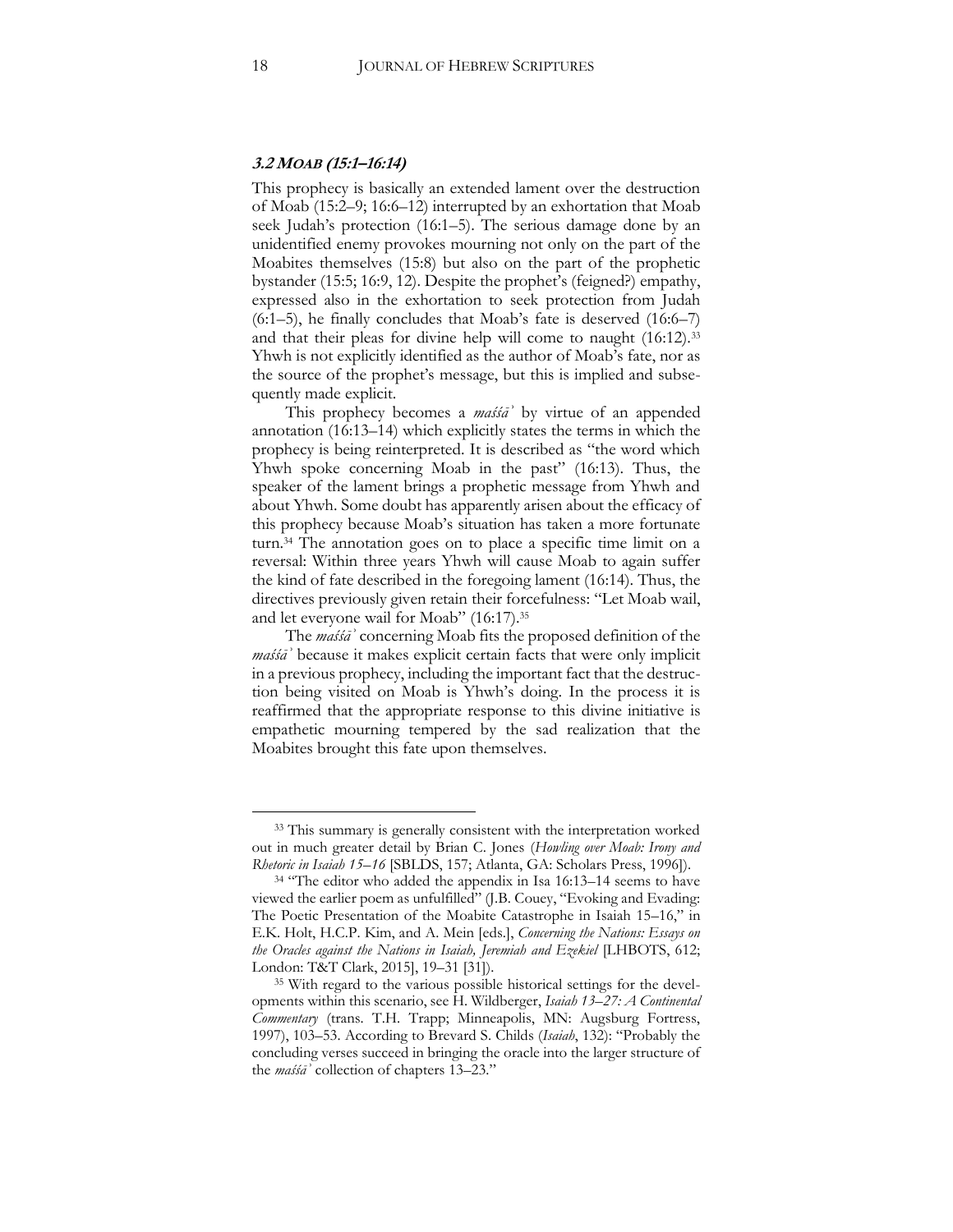#### **3.3 DAMASCUS (17:1–18:7)**

This text juxtaposes prophecies having to do with the disastrous alliance between Damascus and Israel (17:2–11) and prophecies having to do with a possible alliance between the people of Yhwh and Cush (17:12–18:7). The already evident fulfillment of the first set of prophecies, which pertain historically to Assyria's reaction to the Syro-Israelite attack on Judah (late 8th century; see Isa 7:1–17; 2 Kgs 15:5–9), reveals a typological pattern that is potentially evident in the second set of prophecies.

The primary prophecy in the first section (17:2–3) foretells the ruination of Damascus, and the corresponding ruination of Israel. Succeeding prophecies in the first section (17:4–11) spell out the long-term repercussions: Israel will be reduced to a tiny remnant (17:4–6), the tragic spectacle will impel the wider human community to recognize Yhwh as the true God (17:7–8), and there will be widespread desolation of the same sort that will befall Syria and Israel (17:9). Because Israel persists in their infidelity despite these developments, which should lead them to do otherwise, any and all of their initiatives will be nipped in the bud (17:10–12).

The primary prophecy in the second section (17:12–14) describes a typological pattern that is revealed when the prophecies in the first section are considered from a perspective in which it is evident that the prediction of Syria and Israel's fall (17:2–3) has been fulfilled, and that the predicted repercussions of this event (17:4–11) are also coming to pass.36 Considered retrospectively, these events show that in the turbulent course of world history there will be powerful nations that terrorize Yhwh's people, but Yhwh is always in the process of turning back such outbreaks of international chaos just as he is always keeping cosmic chaos in check. In the long term those who despoil the people of Yhwh will themselves be despoiled (17:12–14). The moral of this story is to beware of unnecessary dangerous alliances like the one between Syria and Israel, or else you will suffer similar consequences.

Succeeding prophecies in the second section (18:1–7) exhort the prophet's hearers to consider whether they might not be caught up in a course of events similar to the one that led to the fall of Damascus and Samaria, with a potentially similar disastrous outcome. The context is a diplomatic overture made by the Cushites, in response to which the prophet urges an unidentified group—presumably the leaders of Judah—to send messengers to carefully investigate the situation  $(18:1-2)$ .<sup>37</sup> The prophet then extends the context of this warning to include the worldwide human community, likewise urging them to attend on an international scale to any and

<sup>36</sup> The prediction that human beings of all sorts will acknowledge the Holy One of Israel is no doubt a utopian ideal, but 2 Kgs 17:27–28 reports that the Assyrian conquerors mandated that foreigners deported to the cities of Samaria be incorporated into the cult of Yhwh.

<sup>37</sup> Blenkinsopp, *Isaiah 1–39*, 209–10.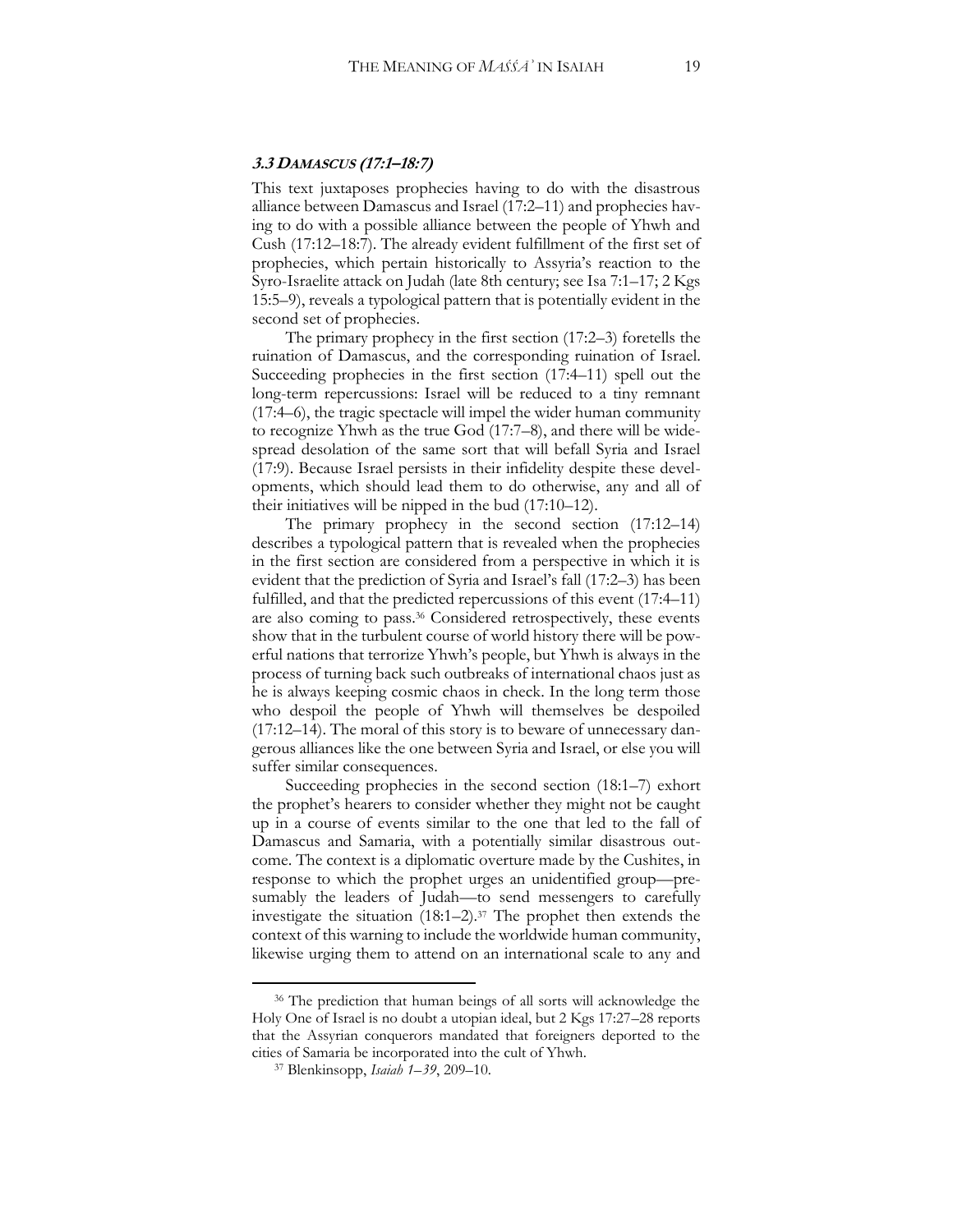all military initiatives (18:3). Those who perceptively "look" and "listen" will see that the same pattern of Yhwh's involvement in human affairs, evident in what befell Damascus and Samaria, is being repeated in any alliances that similarly run counter to Yhwh's purposes. He will nip contrary initiatives in the bud and cause widespread desolation, making the despoiling imperial powers and those who seek to ally with them to be like hewn-off branches and like the prey of raptors left exposed as carrion. Thus, those who would involve Yhwh's people in disastrous alliances will be impelled to recognize his divine sovereignty (18:4–7).38

The *maśśāʾ* concerning Damascus fits the proposed definition of the *maśśāʾ* because a still unfulfilled prophecy concerning the futility of an alliance with Cush is reinforced by typological comparison with an already fulfilled prophecy concerning the futility of an alliance with Syria. What Yhwh evidently did then becomes the basis on which to see more clearly what Yhwh is claimed to be doing now. This similarity gives greater forcefulness to the directives to "look" and "listen" (18:3b) for signs that international alliances contrary to Yhwh's purposes may be in the making.

#### **3.4 EGYPT (19:1–20:6)**

 $\overline{a}$ 

All of this *maśśāʾ* is concerned with action that Yhwh is taking vis-àvis Egypt. First there is an extensive prophecy about Yhwh's action in the short term (19:1–15), followed by a series of brief prophecies about Yhwh's action in the long term (19:16–25). These prophecies are juxtaposed with a report of a prophetic sign enacted by Isaiah concerning the defeat of Egypt by Assyria (20:1–6).

In the short term, according to 19:1–5, Yhwh will cause internal dissent and confusion among the Egyptians, which will enable control to be taken by "a hard master" and "a fierce king" (19:1b–4). As a result, Egypt will suffer ecological disaster and economic recession (19:5–10), as well as a severe dysfunction in the local leadership (19:11–15). In the long term, according to 19:16–25, as a result of their experience of catastrophe, the Egyptians will become open to a radical transformation of the international order in which the religious and political differences between the Israelites and the imperial superpowers that have oppressed them—Egypt and Assyria—will

<sup>38</sup> Sweeney, *Isaiah 1–39*, 254. Marta H. Lavik, in her exhaustive analysis of 18:1–7 (*A People Tall and Smooth-Skinned: The Rhetoric of Isaiah 18* [VTSup, 112; Leiden: Brill, 2007]), finds in this passage a "rhetoric of entrapment." The description of catastrophic consequences, which initially seems to be a warning directed against Cush, is reversed so that it becomes a warning directed against Judah. In light of the larger context including ch. 17, in which a parallel is drawn between the earlier disastrous outcome of the Syro-Israelite alliance and the prospective alliance between Cush and Judah, it becomes evident that there are catastrophic consequences for the entangling foreign ally also.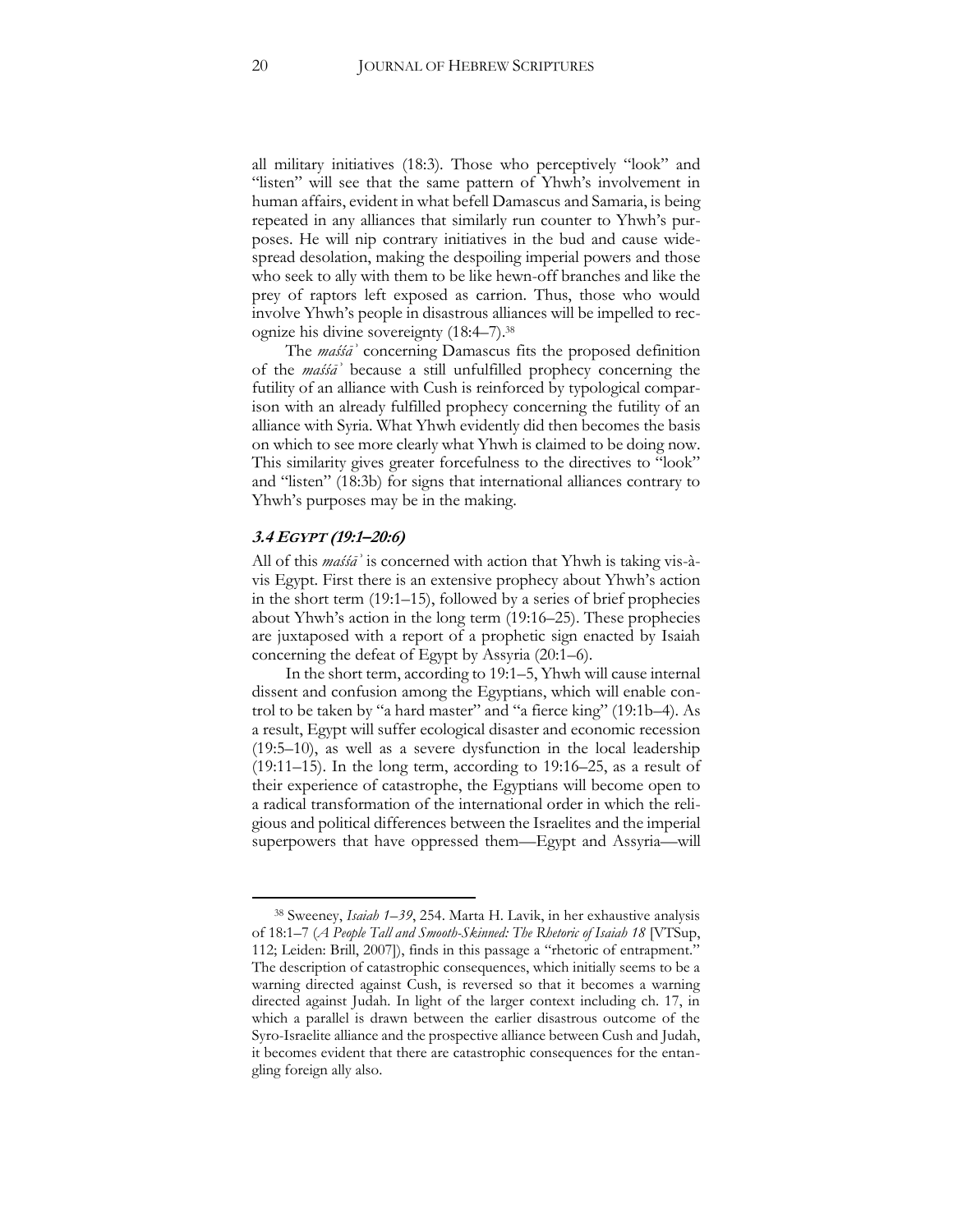be effaced as these three peoples are integrated into a transnational people of Yhwh.

In addition to the extremely utopian aspect of these prophecies, what makes them dubious is their failure to specify who Yhwh's agent will be. This vagueness is dispelled by the subsequent report of Isaiah's symbolic action (20:1–6). Yhwh instructed the prophet to publicly go naked and barefoot for three years to indicate the fate of the Egyptians at the hands of the Assyrians. This coincided with the Assyrian conquest of Ashdod, which was successful because the city did not receive any support from their Egyptian allies. The apparent powerlessness of the Egyptians before the Assyrian onslaught gave credence to the claim that Yhwh would use the Assyrians to punish the Egyptians. The nations along the eastern Mediterranean coast, caught in the struggle between the two superpowers, were left with the realization that any alliance with Egypt would be a futile defense against the Assyrian advance.

The *maśśāʾ* concerning Egypt fits the proposed definition of the *maśśāʾ* because of the way in which the prophecy in 20:1–6 reinterprets those in 19:1–25. The prophetic report in 20:1–6, sequenced in relation to the prophecies concerning Yhwh's long- and short-term actions vis-à-vis Egypt (19:1–25), makes them less vague by specifically identifying the Assyrians as Yhwh's agents. Also, the coincidence of Isaiah's symbolic action with the fall of Ashdod to the Assyrians makes their eventual conquest of Egypt realistically plausible. The prophetic claim that Yhwh will cause Egypt to be defeated, and in the process use Egypt for his own purposes, is thereby reinforced. The directives that are characteristic of the *maśśāʾ* are often expressed directly in the form of imperatives, but in this case the directive is expressed indirectly in the form of a rhetorical question: "How shall we escape?" The implication is that there is no escape from the course of events in which Yhwh is working out his purpose, and that Yhwh's people should adapt themselves to the historical process through which he "smites and then heals" (19:22).

#### **3.5 THE WILDERNESS OF THE SEA (21:1–10)**

The phrase "wilderness of the sea" is obscure, but it appears to be an indirect way of referring to Babylon, directly mentioned in v. 9. Whether or not this *maśśāʾ* is in effect named after Babylon it concerns Babylon, which makes it the second *maśśāʾ* with this focus in this series. The difference is that from the perspective of the first one (13:1–14:32) the fall of Babylon is prophesied but yet to come, whereas from the perspective of this one (21:1–10) the fall of Babylon is both prophesied and accomplished. For present purposes this text can be divided into two sections, a prophetic vision report (21:1b–5) and a report of the measures taken to confirm what is prophesied in this vision report (21:6–10).

The context of the vision is metaphorically described in terms of an approaching whirlwind. Stormy events are about to happen (21:1b). Then comes a brief description of the visionary experience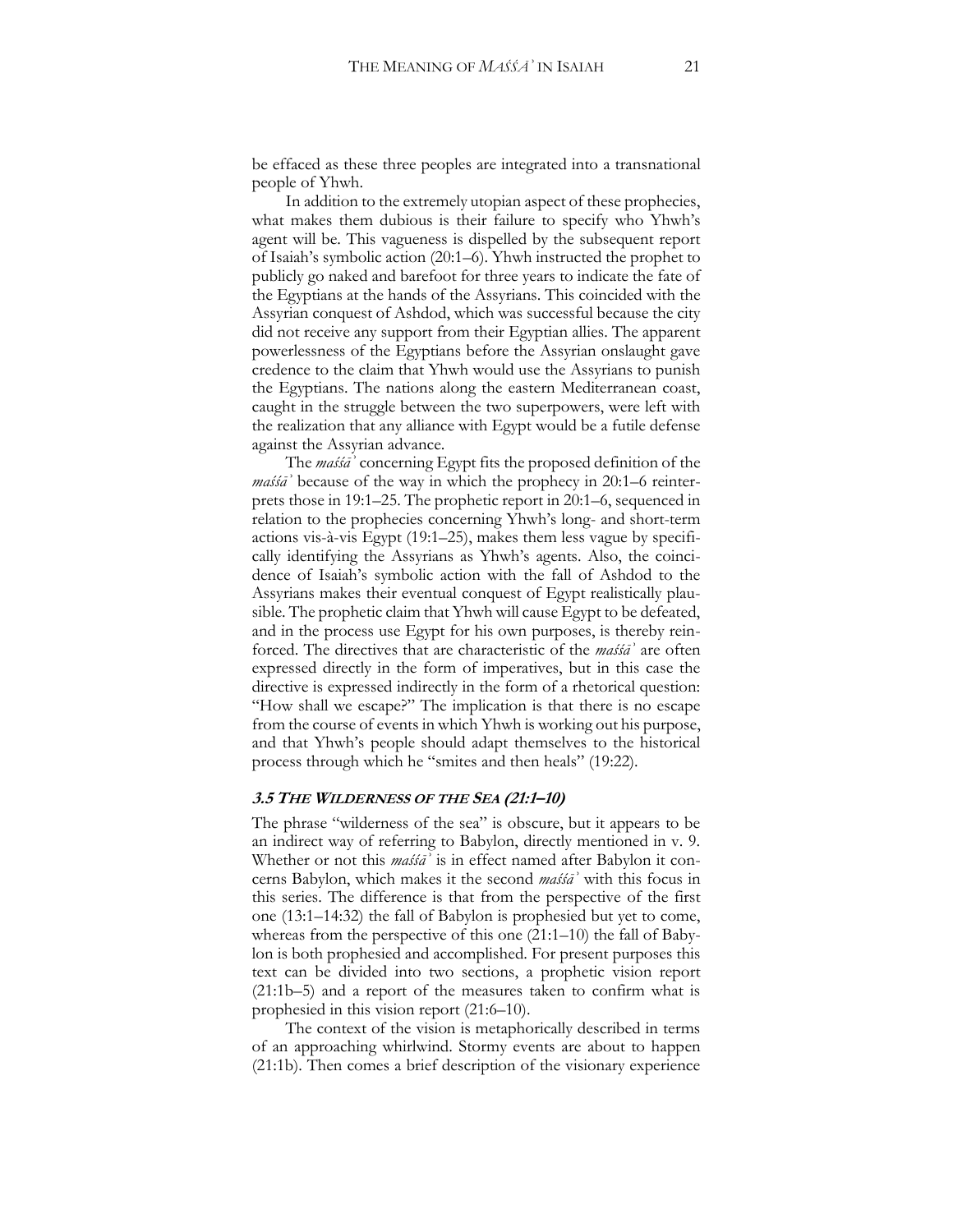itself (21:2). What the prophet sees is the approach of a "plunderer"/"destroyer." What the prophet hears is a message from Yhwh. Elam and Media are first addressed with a command to mobilize in the face of the oncoming threat (v. 2a). Then follows an announcement that Yhwh is putting an end to "sighing" (v. 2b)—an expression emblematic of the violence and suffering that the situation entails*.* The prophet reacts very strongly (21:3–4) to this "hard vision" (21:2aα) in contrast with those to whom the call is addressed, who are taking it easy and feasting (21:5a). He therefore urges the leaders to "arise!" and prepare for battle (21:5b).

The prophet next receives a revelation instructing him to post a sentinel to watch and listen day and night for travelers bringing reports of events from afar (2:6–7). Eventually the sentinel sees horsemen riding forth with the news that the Babylonians, along with their false gods, have fallen (21:8–9). This message is then relayed to the prophet's hearers, figuratively described as those who have been "threshed and winnowed" in the turbulent course of events (21:10).

A prophet can sometimes be metaphorically described as a sentinel. For example, Yhwh commands Ezekiel to play the role of a sentinel (Ezek 33:7) and Habakkuk describes his conduct of an oracular inquiry as if he were a sentinel positioning himself on a watchtower (Hab 2:1). Here, however, Yhwh commands the prophet, not to metaphorically play the role of a sentinel himself, but to deploy someone else as a real sentinel (21:6–7). The report of this person's activity describes, not prophetic activity in metaphorical terms, but the kinds of things a sentinel might really do: He sees travelers arriving and publicizes the news they bring (21:8–9). In summarizing the import of this news, the prophet describes it as a revelation from Yhwh (21:10). What a sentinel has done to find out that Babylon has fallen is presented as if it were Yhwh's response to an oracular inquiry. Thus, the kind of inquiry that would be undertaken to find out from witnesses what is really happening in world affairs is treated as a revelatory practice, because it serves to confirm the prophecy of Babylon's fall in 21:2b.

The historical background of these prophecies covers the late 7th to mid-6th centuries, after the Medes and Babylonians had been allies in the successful effort to overthrow Assyria. In the ensuing reformation of the international order Elam was absorbed by Media, and the Medes and Babylonians became rivals. From a Judahite perspective, to keep the Babylonians from extending their territory on the western front it was advantageous for Media and its allies to keep pressuring Babylon on the eastern front. The vision report in 2:1b– 5 invites its audience to see Media's acting in this capacity as the beginning of a historical process that would eventually bring Babylon down. This outcome was far from inevitable, however, and for decades Babylon seemed unstoppable. It would eventually take the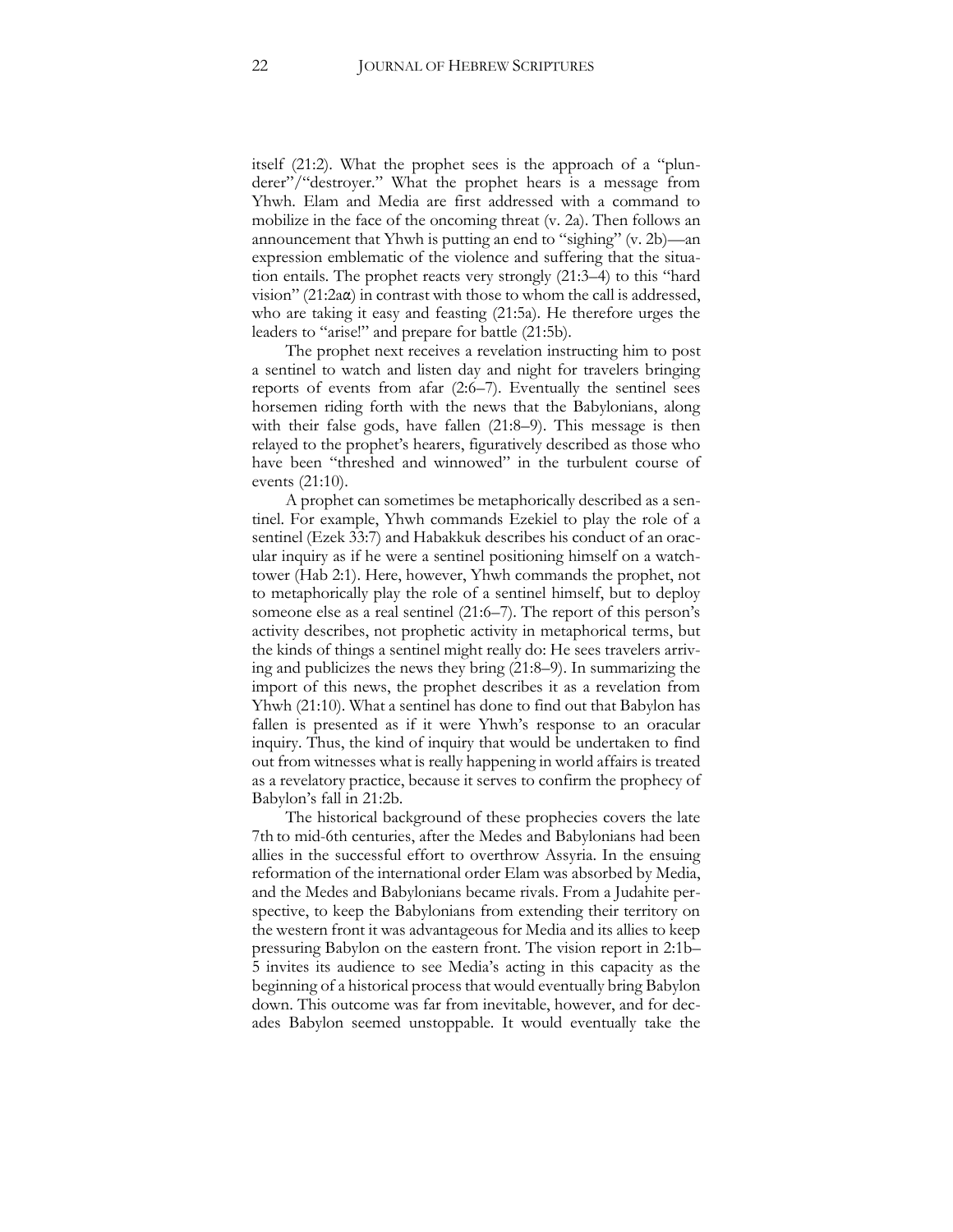might of Persia, aided by Media, to bring about what was foreseen in the vision (21:2b).39

In this *maśśāʾ* there is, on the one hand, a questionable prophecy predicting that the mobilization of the Medes would bring down the superpower threatening to destroy and plunder Judah. On the other hand, this prophecy is reinterpreted by the report of much later prophetic activity identifying this superpower as Babylon and showing that this prediction has actually been fulfilled. <sup>40</sup> This confirmation of fulfillment is identified as a revelation from Yhwh, and thus becomes a divinely sanctioned model of how the "threshed and winnowed" folk, to whom the *maśśāʾ* is addressed, are to regard prophecies similar to the vision reported in 21:2. When confronted with prophetic claims about Yhwh's activity in the international arena, they are to diligently watch and listen—as a sentinel would—for signs of fulfillment in the unfolding course of events. The *maśśāʾ* concerning the Wilderness of the Sea fits the proposed definition of the *maśśāʾ* because it features the three basic elements of the genre: a prophecy reinterpreted, an identification of Yhwh's involvement in human events, and a directive concerning an appropriate response.

#### **3.6 DUMAH (21:11–12)**

 $\overline{a}$ 

If this short and cryptic passage is considered by itself, there is little that can be definitely said about it. When considered in relation to the preceding *maśśāʾ*, however, it can be seen to reflect much the same prophetic verification practice described in 21:6–10. The text begins with the report of a voice calling to the prophet from Seir (21:6a). Whatever else this might mean, it locates the discourse in the context of some international situation relating to Edom. The voice addresses the prophet as a sentinel and asks about the night—the sort of question that might actually be put to a sentinel, as darkness can often seem threatening.41 The sentinel/prophet replies that

<sup>&</sup>lt;sup>39</sup> There is considerable uncertainty and disagreement about the historical setting of 20:1–10 (Wildberger, *Isaiah 13–27*, 310–14; Clements, *Isaiah 1–39*, 176–77). Some scholars are more or less in agreement with the scenario proposed here (e.g., Blenkinsopp, *Isaiah 1–39*, 326; S. Erlandsson, *The Burden of Babylon: A Study of Isaiah 12:2–14:23* [Lund: Gleerup, 1970], 85–92). Among other theories the most prominent option envisions historical circumstances about a century earlier (e.g., Sweeney, *Isaiah 1–39*, 279– 83). In either case, the temporal sequencing within this passage remains relatively the same, and the re-interpretive function of the conclusion in relation to the initial prophetic vision/audition report (21:1b–5) also remains the same (Childs, *Isaiah*, 150–51).

<sup>40</sup> Andrew A. Macintosh (*Isaiah XXI: A Palimpsest* [Cambridge: Cambridge University Press, 1960], 103–30) gives a similar reading of 21:1–10 overall, but wants to ascribe every other verse or part of a verse to the earlier and later situations, respectively.

<sup>41</sup> This passage shares with its predecessor (21:1–10) the theme of the sentinel, but the terminology is different. In 21:6 the word is *masappeh* and in 21:11–12 the word is *šōmēr*.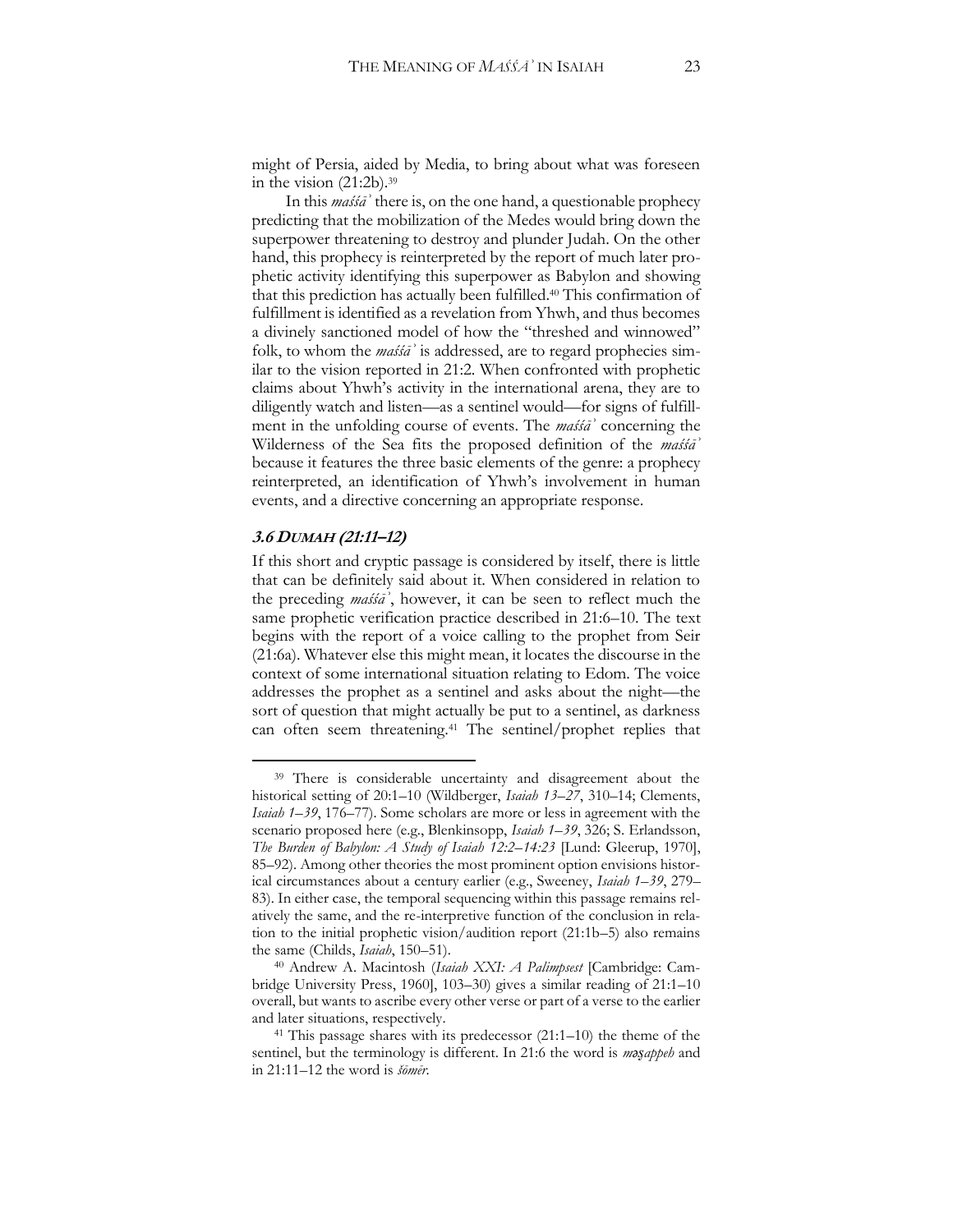morning is on its way, and then it will again be night, implying that nothing ominous is afoot tonight but this might not be the case tomorrow night. He invites the inquiring voice to come back then and ask again. The kind of inquiry that might be addressed to a prophet concerning the international situation is thus conflated with the kind of inquiry that might be addressed to a sentinel concerning public safety during the night hours.42 This conflation implies that whatever a prophet might claim about Yhwh's involvement in human events is to be verified by the kind of diligent observation with which a sentinel would assess whether there is really any threat lurking under the cover of darkness.

This text does not fully fit the proposed definition of *maśśāʾ* because it does not deal with the reinterpretation of a particular prophecy concerning Edom. However, it does address in general the same issue of reinterpretation that the other *maśśāʾ* texts in this series address in relation to particular prophecies, namely, in what ways can revelations whose fulfillment is uncertain be authenticated.

#### **3.7 ARABIA (21:13–17)**

 $\overline{a}$ 

This passage begins with a twofold exhortation addressed to peoples from two regions of Arabia. The Dedanites, who appear to be fugitives displaced by war, are urged to get themselves to a safe stopping place, and the inhabitants of the land of Tema are urged to provide them with food and water (21:13b–15). There is no explicit indication that the exhortation is prophetic discourse, but this becomes evident in light of what follows. The next section is a prophecy, emphatically identified as a revelation from Yhwh, that foresees the decline of another Arabian people, the Kedarites. It states that their military might will be eclipsed within a year (21:16–17), which means that the flood of fugitives and the need to provide for them will then cease. This prophecy reinterprets the foregoing exhortation by specifying who the previously unnamed aggressors are (i.e., the Kedarites) and how long the aforementioned obligation to assist the refugees will last (i.e., a year).

The *maśśāʾ* concerning Arabia fits the proposed definition of *maśśāʾ* because a second prophecy (21:16–17) clarifies a previous prophecy (21:13b–15) whose efficacy is initially dubious because of its vagueness. The reinterpreting prophecy identifies an eventuality

<sup>42</sup> John B. Geyer ("The Night of Dumah [Isaiah xxi 11–12]," *VT* 42 [1992], 317–39) proposes that "night" and "day" be understood in mythic terms, connoting light/darkness, life/death, etc., as an alternative to the kind of historical interpretation that tries to fit this vague oracle into some specific historical situation. Such historical interpretations have indeed proved elusive, and the dialogue between the watchman and the prophet may well have mythic connotations, but the basic frame of reference involves a comparison of the way a real-world watchman works with the way a real-world prophet authenticates a revelation.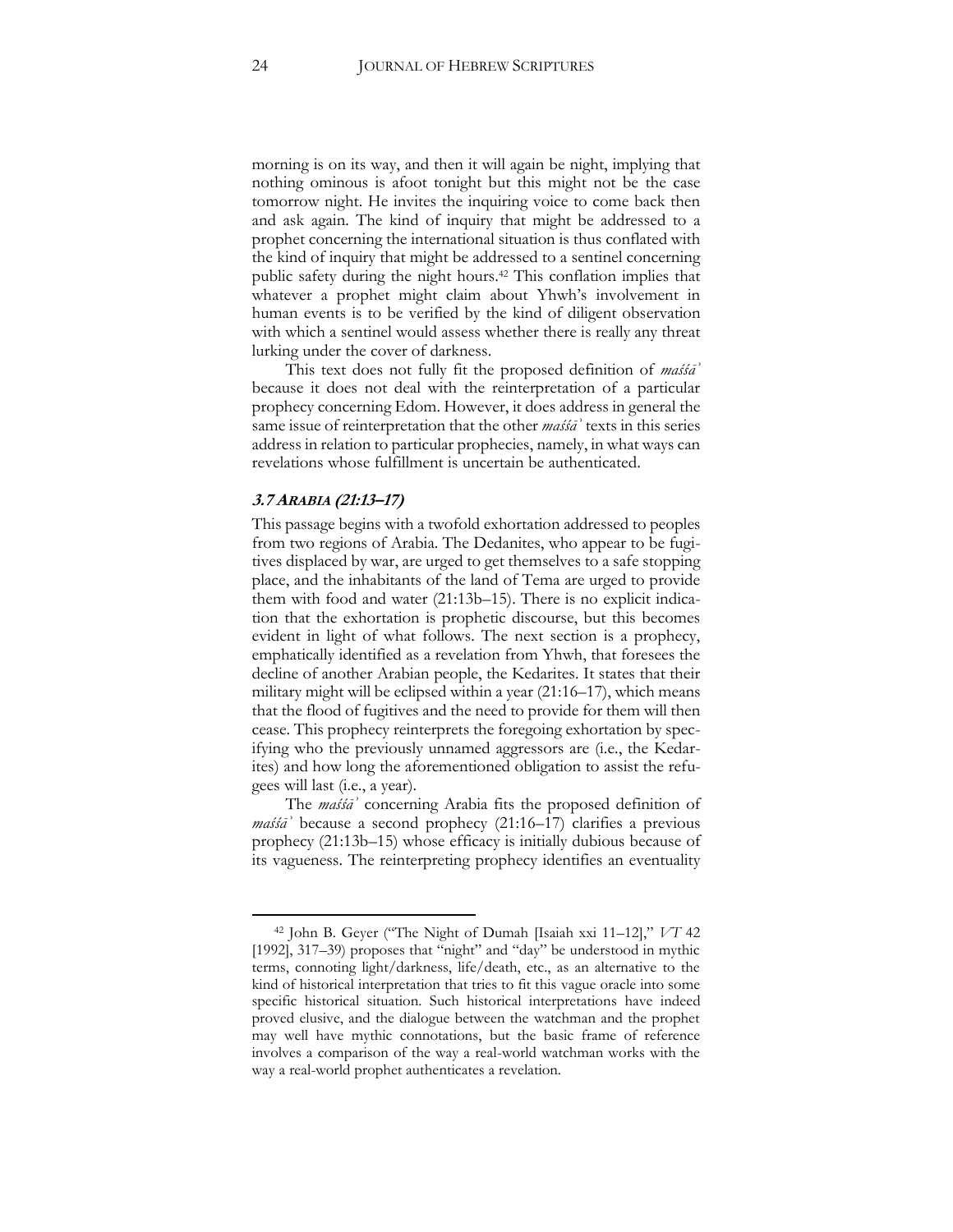to be brought about by Yhwh, and thereby limits the duration of the directives imposed in v. 14a, making compliance more likely.

#### **3.8 THE VALLEY OF VISION (22:1–25)**

In the first major section of this passage (22:1b–14) Judah is reprimanded for the way they have reacted to near catastrophe. The people were in effect but not actually slain; the leaders were in effect but not actually captured (22:2b–3). Enemy troops were deployed so as to expose the vulnerability of Judah, dominating the surrounding area but not actually penetrating Jerusalem's gates (22:5–8a). The people have reacted with hedonistic rejoicing (22:1b–2a, 13), based on the self-deluded assumption that their defensive measures were effective (22:8b–11a). They have not responded with the sorrow and lamentation that Yhwh would prefer (22:4, 11). He long ago planned for them to narrowly escape (22:11b) to show them their dependence on him. Theirs is a fatal misreading of what has happened, which puts Judah on a self-destructive course (22:14).

In the second major section (22:15–25) Yhwh sends the prophet to reprimand the royal steward Shebna for making his funeral plans, as if the situation were going to remain stable long enough for them to take effect (22:15–16). This is also a fatal misreading of the situation. Through violent circumstances brought about by Yhwh Shebna will be deposed and die, and the armaments he has secured for the royal household will be good for nothing (22:17–19). Yhwh will cause Eliakim to be appointed in Shebna's place, and he will ostensibly be much more effective (22:20–24). In the end, however, Eliakim's achievements will also come to nothing, and the power structure that he represents will collapse (22:25).

This passage reflects the late 8th century Assyrian incursions into Palestine, culminating in the siege of Jerusalem in 701 BCE. The Assyrians all but destroyed Judah, but because they abandoned the siege without taking the city it may have seemed like a triumph for Judah. These prophecies aim to disabuse the Judahites of this misperception, and to get them to see that these events call instead for mournful self-reflection. It may seem that the Assyrian retreat offers them the space in which to create a functional independent state, but this is a delusion. In reality these events contain within themselves the seeds of Judah's eventual destruction.<sup>43</sup>

The initial prophecy (22:1b–14) deals with conflicting interpretations of events, asserting on Yhwh's authority that Jerusalem's lastminute escape—however fortunate it may be in the short term—is a negative rather than a positive sign. Yhwh has brought about their deliverance, but in order to show them the dire straits they are in, not to make them think that they are immune to disaster. The second

<sup>43</sup> Wildberger, *Isaiah 13–27*, 347–77; G.M. Tucker, "The Book of Isaiah 1–39: Introduction, Commentary, and Reflections," *NIB* 6:195–96; O. Kaiser, *Isaiah 13–39* (trans. R.A. Wilson; OTL; Philadelphia: Westminster, 1974), 139.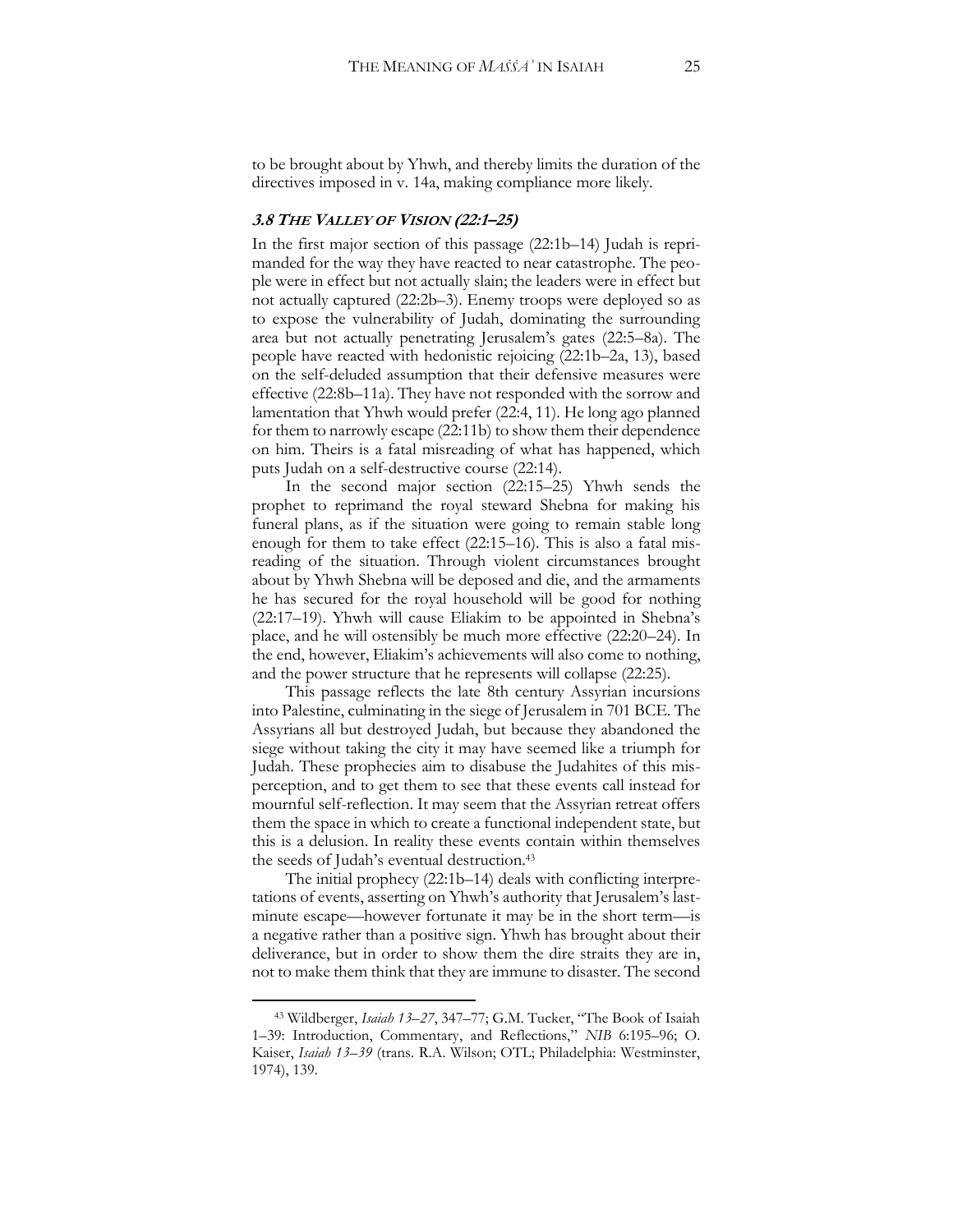prophecy (22:15–25) reinterprets this message concerning the destiny of Judah as a whole in terms of a message concerning the future of particular royal officials. It emphasizes that whatever governmental effectiveness they manage to achieve will in time be rendered futile by Yhwh. The appropriate response is to join in the mourning and lamentation that Yhwh originally called for but Judah refused to undertake (22:4, 12).44

The passage concerning the Valley of Vision thus fits the proposed definition of *maśśāʾ* because it features the three definitive elements: one prophecy reinterpreting another, identification of action taken by Yhwh in the course of events, and specification of an apt response. Also, *maśśāʾ* is used here (22:25b) in word play that reflects this sense of the term. Eliakim is figuratively described as the "peg" (*yātēd*) on which the "weight" (*kābôd*) of his administrative responsibility hangs (22:24). When the peg gives way and his ostensibly competent governance is exposed as ineffective, all that previously hung on it is described as *maśśāʾ*. This plays upon the double meaning of the word. On the one hand it figuratively refers to the heavy responsibilities of leadership, as it can in a text like Num 11:11–17, where the dominant metaphor—in this case Moses "carrying" the Israelites like a nursemaid carries a child—makes such usage contextually appropriate.45 Here the dominant metaphor of the peg which bears the weight of government similarly provides a metaphorical context in which *maśśāʾ* can have this meaning. On the other hand, the word also refers to the kind of reinterpretation that has been shown above to be the definitive element of *maśśāʾ* as a prophetic term. When the peg collapses and all that once hung on it is "cut off" (*krt*), the governmental structure that it symbolizes is exposed as having been fragile and flimsy all along, no matter how sturdy it seemed at the time. This entire passage (22:1b–25) is a *maśśāʾ* in the sense that it prophetically reinterprets the popular perception of Judah's place within the international order, showing that they do not actually have the security that seemed to prevail in the wake of the Assyrian retreat. Similarly, Eliakim's administrative measures are called a *maśśāʾ* because they will not turn out to be the solid achievements that they once appeared to be.

#### **3.9 TYRE (23:1–18)**

This passage begins with an extensive call to lament the fall of Tyre, addressed to its sister city Sidon, to its trading partner Tarshish, and to Cyprus where there were Phoenician colonies (23:1b–14). The downfall of the once prosperous city is explicitly attributed to Yhwh (23:8–9a), whose general purpose is to dishonor the honored of the earth (23:9b) and whose particular goal is to destroy the strongholds of Canaan (23:11b). Because the analysis of the syntax of 23:13 is

<sup>44</sup> Sweeney, *Isaiah 1–39*, 289–90.

<sup>45</sup> See above, 12–13.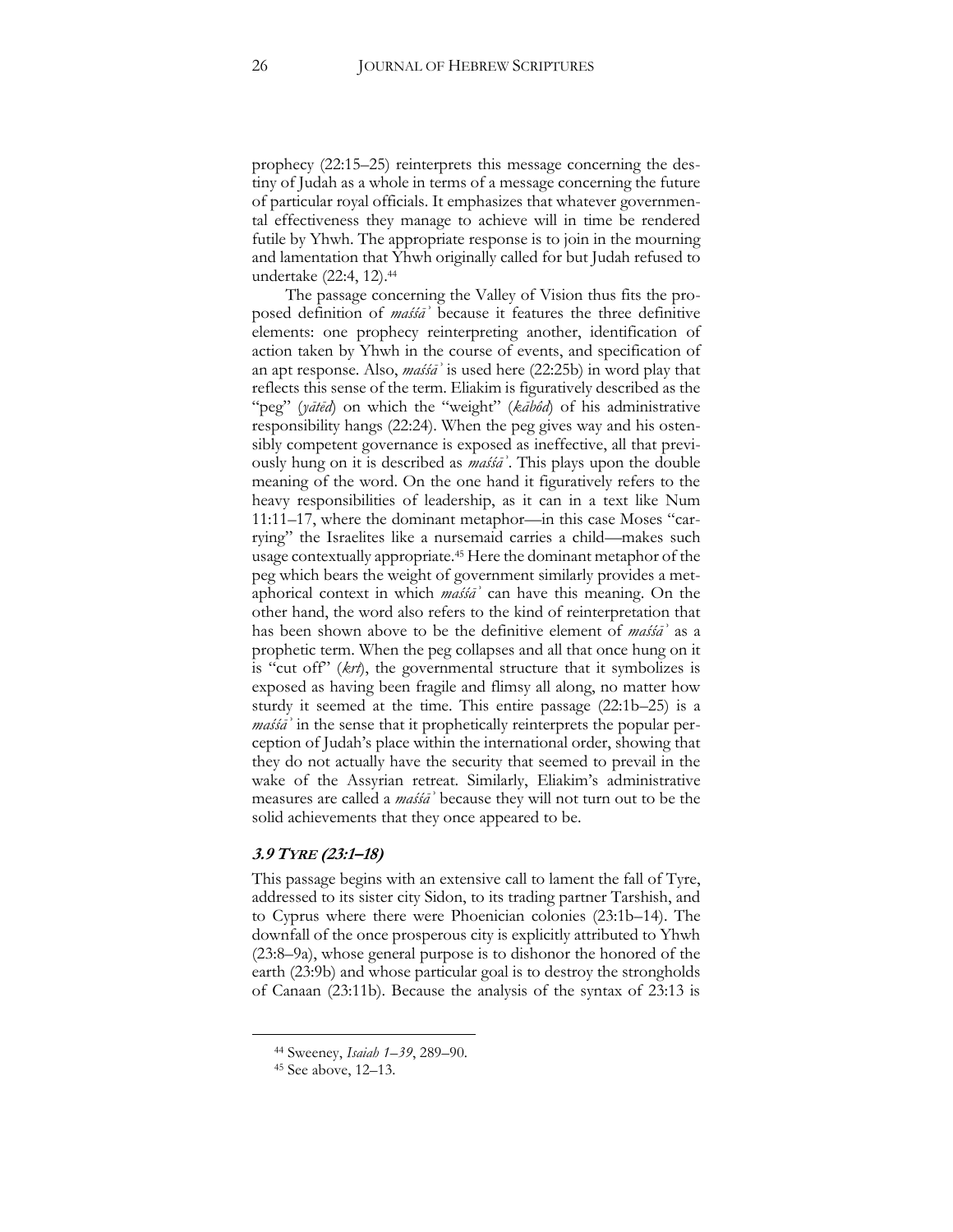contested, it is not clear what power was acting as Yhwh's agent.<sup>46</sup> This verse is variously taken to indicate that it was Assyria rather than Babylon, or that it was Babylon rather than Assyria, or that Assyria displaced Babylon as the aggressor, and so forth.47 In any case, 23:1b–14 expresses the great loss felt by the entire region because of Tyre's overthrow.

The next section is a prophecy of Tyre's restoration (23:15–18). After being forgotten for seventy years the city will once again become the prosperous commercial center that it once was, but this time its profits will be dedicated to Yhwh for the common good. This transformation is likened to the change undergone by a prostitute who becomes a renowned singer (23:15b–6).48

The *maśśāʾ* concerning Tyre fits the proposed definition of *maśśāʾ* because a prophecy that predicts the end of the city (23:1–14) is reinterpreted by another prophecy that views the fall of Tyre as but the prelude to its restoration (23:15–18). Both the destruction and the restoration are identified as actions of Yhwh. The indirectly addressed audience of this passage is invited to acknowledge the widespread grief of those who are directly addressed, to nevertheless agree that this fate is in accord with Yhwh's just purpose, and to vicariously join in singing the "sweet melody" (23:6) that prophetically anticipates the transition from Tyre's being forgotten to its being restored.

#### **3.10 THE BEASTS OF THE NEGEV (30:6–7 WITHIN 30:1–33)**

This example differs from the others in Isa 13:1–23:18 in that the formulaic superscription, "the *maśśāʾ* of the beasts of the Negev," heads only a subsection (30:6–7) of a larger passage (30:1–33) rather than the larger passage as a whole.49 This is somewhat similar to

<sup>46</sup> Childs, *Isaiah*, 166.

<sup>47</sup> Ronald E. Clements (*Isaiah 1–39*, 191–92) surveys the four main theories regarding the historical background of this prophecy.

<sup>48</sup> I find much to agree with in R. Reed Lessing's thorough and incisive treatment of Isa 23 (*Interpreting Discontinuity: Isaiah's Tyre Oracle* [Winona Lake, IN: Eisenbrauns, 2004]), particularly his demonstration of the superiority of rhetorical criticism over redaction criticism as a lens through which the historical significance and setting of the text can best be viewed. However, even in terms of his own approach, which argues that the entire chapter comprises a single oracle in the form of a satirical city-lament, I do not find his analysis of the rhetorical shift at v. 15 to be adequate. He describes vv. 15–18 as the "epilogue" that serves to reinforce the main message in vv. 1–14 (pp. 221–23), but I do not see how a promise of the city's restoration, which has completely abandoned the hortatory language of vv. 1–14, is all-of-a-piece with satirical mourning over its fall. Also arguing on rhetorical rather than redaction-critical grounds, I would maintain that vv. 15–18 are subsequent to and serve a reinterpretive function vis-à-vis vv. 1– 14. The text falls into earlier and later sections for rhetorical rather than redaction-critical reasons because this is the rhetorical design of the *maśśāʾ*.

<sup>49</sup> On the delimitation of 30:1–33 as a textual entity, see Sweeney, *Isaiah*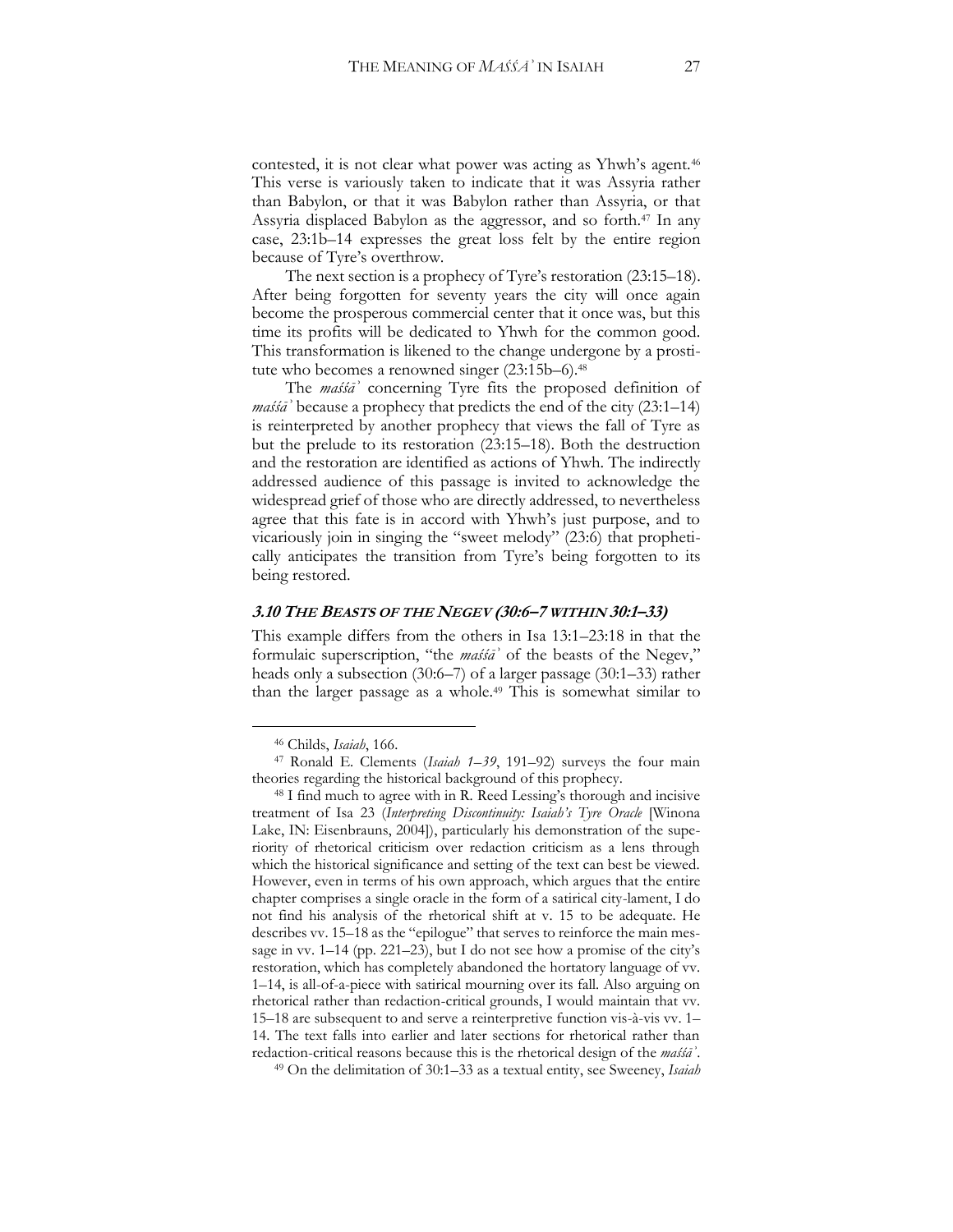14:28–32 which is also a subsection of a larger passage (13:1–14:32) with a heading that labels it a *maśśāʾ.* The heading in 14:28 is a narrative introduction rather than a superscription of the formulaic sort that is typical of the *maśśāʾ* texts in Isaiah, and 30:1–33 has no heading at all. Despite these differences, 30:6–7 functions in relation to 30:1–33 much as 14:28–32 functions in relation to 13:1–14:32, configuring the passage as a whole into a *maśśāʾ*.

The opening prophecy (30:1–5) is a condemnation of Yhwh's people as "rebellious children" because they inadvisably seek an alliance with the Egyptians, an alliance that will prove futile. The next section (30:6–7) reinterprets this initial prophecy in two particular respects. First, 30:6 further describes seeking a pact with Egypt in terms of a dangerous and conflicted journey, on which "beasts of the Negev"—such as serpents and lions—are to be encountered. It also entails paying tribute—a very bad investment! Second, 30:7 further describes Egypt, already characterized as an unreliable ally, with the epithet *rahab hēm šābet*. The phraseology is obscure, but in any case it combines a reference to the mythic figure Rahab with attributes implying inaction or powerlessness.50 Rahab—alias Tannin and Leviathan—was the chaos monster that Yhwh defeated or tamed in order to create the world, thereby endowing creation with the blessing of fertility.51 Thus Egypt is cast in the role of the evil empire which threatens to undo the order of creation, but which Yhwh has rendered impotent in order to keep the earth fertile.

This characterization of Egypt provides the conceptual underlay for the rest of the passage. First, because Yhwh has made Egypt powerless Judah will have to pay the price of refusing to heed the prophetic warning about Yhwh's policy of neutrality. They will suffer the consequences of Egypt's inability to protect them (30:9–17). Second, because Yhwh's neutralization of the threat of chaos establishes a world order characterized by justice, mercy, and fertility, a chastened Judah can expect to be the beneficiary of these blessings. Yhwh will enable them to be once again attentive to prophetic instruction and will once again endow them with plenty (30:23–26). And third, because Yhwh has shown himself to be in control of the cosmic forces affecting human affairs he will destroy the Assyrians, the enemies against whom the Egyptians proved ineffective (30:27– 33).

The reinterpretation in 30:6–7 of the original prophecy in 30:1– 5 thus provides the basis for the expansion of the revelation in 30:8– 33. In this arrangement two of the three definitive characteristics of

*<sup>1</sup>–39*, 386–92.

<sup>50</sup> H. Wildberger, *Isaiah 28–39: A Continental Commentary* (trans. T.H. Trapp; Minneapolis, MN: Augsburg Fortress, 2002), 132.

<sup>51</sup> Isa 27:1; 51:8–9; Ezek 29:3; 32:3; Ps 89:11; Job 26:12. The fertility motif is explicit in Pss 74:13–14 and 104:5–30. Cf. Gen 1:21; Ps 148:7; Job 3:8; 7:12; 40:25.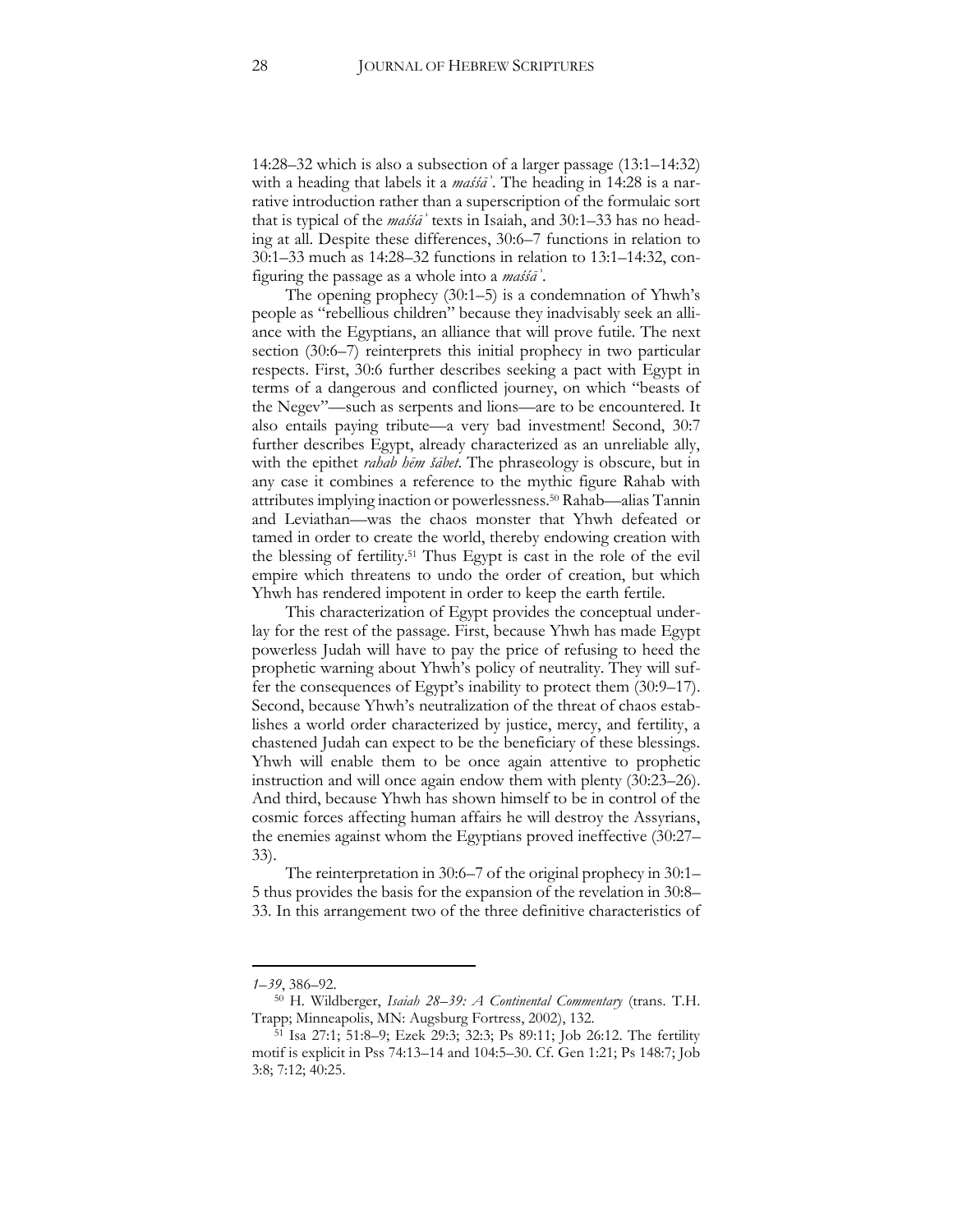the *maśśāʾ* are evident: a prophecy reinterpreted and the identification of Yhwh's activity in the course of events. The third definitive element, a directive prescribing an appropriate response, is evident in the command to produce a written record of what befalls Judah as the envisioned trajectory of events unfolds (30:8). Future generations will therefore have prophetic instruction from which they can learn the consequences of not heeding prophetic instruction. Because of the way 30:1–33 is composed, in relation to the subsection that is explicitly designated a *maśśāʾ* (30:5–6), the whole passage fits the proposed definition of a *maśśāʾ*.

#### **4. CONCLUSION**

 $\overline{a}$ 

Isaiah's *maśśāʾ* texts generally fit the genre definition proposed above. And, as hypothesized, there is extensive variation in the configuration of the genre's definitive elements. In one case, there is an annotation (16:13–14) that explicitly reinterprets the foregoing prophecy (15:1b–16:12). In most of the other *maśśāʾ* texts, the reinterpretation results from the way in which several prophecies are juxtaposed. In one case, the reinterpretive function of one prophecy (14:28–32) vis-à-vis the others in the same configuration (13:1– 14:27) is made explicit by its identification as a *maśśāʾ* (14:28)—a *maśśāʾ* within a *maśśāʾ*, as it were. In other cases, the reinterpretation is the effect of the way in which the prophecies in the *maśśāʾ* passage are listed.52 Of the ten *maśśāʾ* texts in Isaiah only one, the *maśśāʾ* concerning Dumah (21:11–12), does not fully fit the proposed definition of the *maśśāʾ* genre. Because this text is problematic in so many respects it is difficult to weigh the significance of this single deviation from the norm. However, because the text reflects the reinterpretive concern that is definitive for the *maśśāʾ*, I conclude that it is not enough of an exception to call into question the status of the *maśśāʾ* as a genre category.

#### **4.1 THE DISTINCTIVENESS OF THE MAŚŚĀʾ**

There is a growing recognition that the genius of prophetic literature is the reinterpretation of oracles that were addressed to particular historical situations in relation to other historical situations.<sup>53</sup> If so, one might ask what is distinctive about the kind of reinterpretation

<sup>52</sup> With regard to the phenomenon of oracle listing, see M.H. Floyd, "New Form Criticism and Beyond: The Historicity of Prophetic Literature Revisited," in M.J. Boda, M.H. Floyd, and C.M. Toffelmire (eds.), *The Book of the Twelve and the New Form Criticism* (ANEM, 10; Atlanta, GA: Society of Biblical Literature, 2015), 17–36 (25–31).

<sup>53</sup> Armin Lange, e.g, designates biblical prophetic texts as not merely "written prophecy," but "literary prophecy" ("Literary Prophecy and Oracle Collection: A Comparison between Judah and Greece in Persian Times," in M.H. Floyd and R.D. Haak [eds.], *Prophets, Prophecy, and Prophetic Texts in Second Temple Judaism* [LHBOTS, 427; New York: T&T Clark, 2006], 248–75).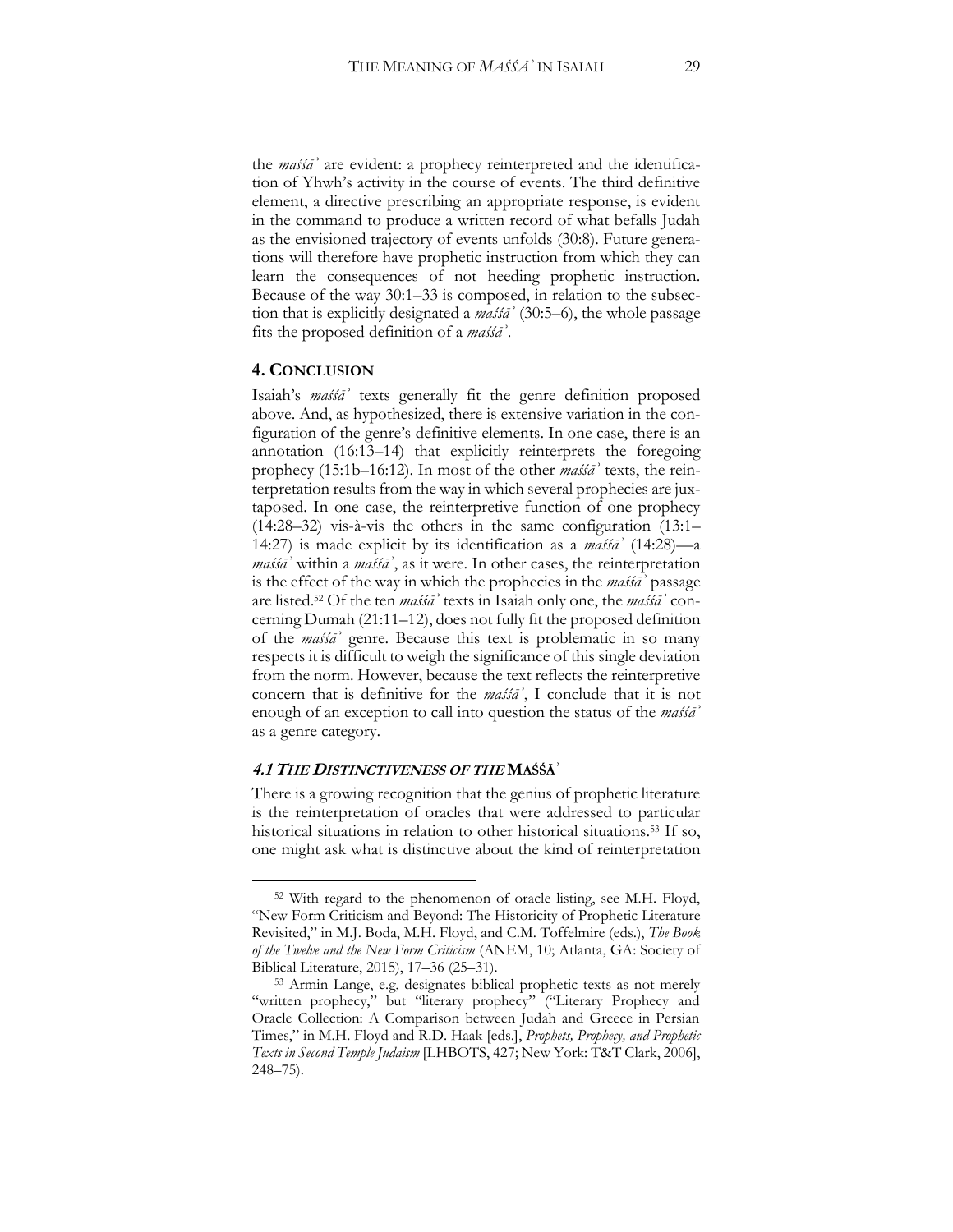done by the *maśśāʾ.* As we have seen, the *maśśāʾ* deals specifically with prophecies whose accuracy has, for various reasons, become questionable. The kind of reinterpretation that is perhaps most common in prophetic literature is the application of a prophecy intended for a particular situation to another situation. In many cases, prophecies have this reapplicability precisely because they have been fulfilled. Because they have proved true in one situation they become models of what could prove true in another similar situation.54 The *maśśāʾ*, in contrast, attempts to show that a dubious prophecy is being fulfilled—by comparing it with analogous prophecies that have been fulfilled (13:1–14:32), by specifying a time limit (15:1–16:4 and 21:13–17), or by turning a prophecy of destruction into the prelude to a prophecy of restoration (23:1–18), and so forth. In one of the Isaiah *maśśāʾ* texts (21:1–10), one prophecy is subsequently confirmed by the outcome of the next, but in this case, too, the point is that the initial prophecy is dubious. Is it possible that a particular text could be, in effect, a *maśśāʾ* without being explicitly labeled as such? That remains to be seen. It would first be necessary to clarify the definition of *maśśāʾ*, and that is the main concern here.

#### **4.2 THE ETYMOLOGICAL QUESTION**

If *maśśāʾ* in its prophetic sense is to be defined as proposed here, what about its etymology? There are two main possibilities. On the one hand, the word that eventually became *maśśāʾ* in its prophetic sense was originally derived from *nśʾ* but its meaning evolved, through one metaphorical extension after another, until it left the semantic field of this root entirely. Without documentation, the stages of such a process cannot be traced. Or, on the other hand, although *maśśāʾ* in the prophetic sense appears to have been derived from *nśʾ*, it originally was not. Phonetic changes have coincidentally caused the original word, derived from some other root, to take the same form as *maśśāʾ* derived from *nśʾ,* Such possibilities are not linguistically uncommon.55 For example, the English word *toast* has three apparently unrelated meanings. It can refer to bread that has been browned over some source of heat, a drink ceremoniously announced in someone's honor, and a long narrative folk-poem. And then there's the current slang expression, "to be toast," meaning that someone is finished, defunct or in serious trouble. The first meaning supposedly evolved into the second because it was once customary to submerge toasted spiced bread in a drink of wine to flavor it (ugh!), but not even such a fanciful explanation has been

<sup>54</sup> As I have argued in "New Form Criticism and Beyond," 25–31 and also in "Was Prophetic Hope Born of Disappointment? The Case of Zechariah," in E. ben Zvi (ed.), *Utopia and Dystopia in Prophetic Literature* (Publications of the Finnish Exegetical Society, 92: Helsinki: Finnish Exegetical Society; Göttingen: Vandenhoeck & Ruprecht, 2006), 168–96.

<sup>55</sup> A. Liberman, *Word Origins . . . and How We Know Them: Etymology for Everyone* (Oxford: Oxford University Press, 2005), 205–16.